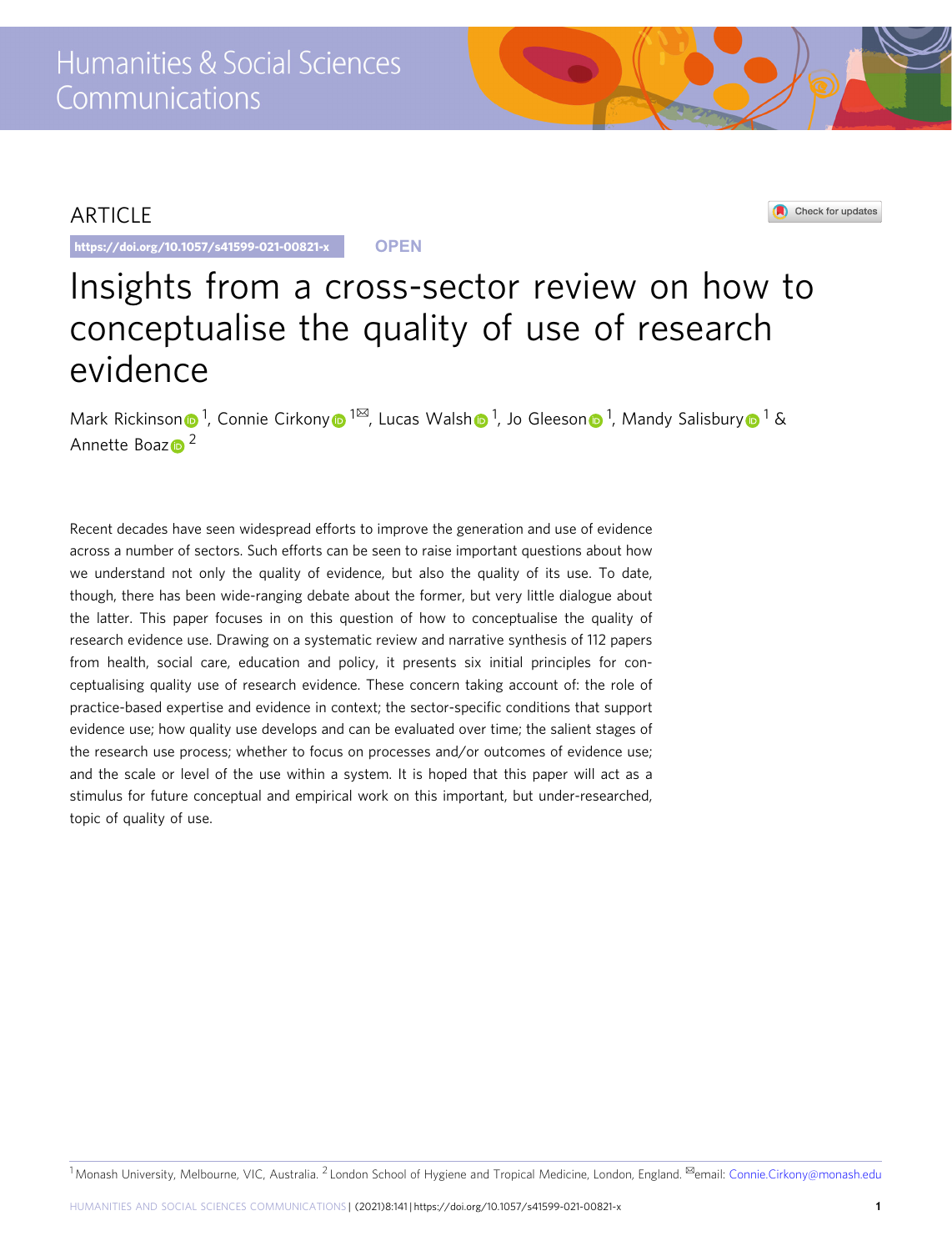#### Introduction

**Over the past 2 decades, there have been widespread efforts**<br>to improve the generation and use of evidence across a<br>to mumber of sectors. Boaz and Nutley (2019) edited colto improve the generation and use of evidence across a number of sectors. Boaz and Nutley ([2019\)](#page-9-0) edited collection, for example, charts developments within the fields of health, social care, education, environmental and sustainability issues, and international development. The authors describe how there is now 'a diverse landscape of initiatives to promote evidence use' ranging from efforts to improve research generation and dissemination through to activities to build practitioners' capacity to use research, foster collaborations between researchers and research users, and to develop system-wide approaches to evidence use (Boaz and Nutley, [2019:](#page-9-0) p. 261).

These kinds of initiatives, which are all focused on improving evidence use in some way, can be seen to raise important questions about how we understand and conceptualise quality of evidence use. As we see it, improved evidence use will require clarity about not only what counts as quality evidence, but also what counts as *quality use*. To date, there has been wide-ranging debate about the former, but very little dialogue about the latter. There is a well-developed literature around understanding and appraising the quality of different kinds of evidence (e.g., Cook and Gorard, [2007](#page-9-0); Nutley et al., [2013;](#page-10-0) Puttick, [2018\)](#page-10-0), but little in the way of an equivalent for understanding and appraising the quality of different kinds of use.

We see this as problematic. Most fundamentally, it fails to challenge the tendency for efforts to improve evidence use to focus more on the communication and synthesis of research findings and less on supporting the uptake and application of such evidence for decision-making and implementation (e.g., Gough et al., [2018\)](#page-9-0). This can lead to system-level developments focusing heavily on creating access to valid and reliable evidence but saying little about how to support intelligent use of that evidence. Similarly, it can give rise to evidence use guides that provide detailed advice on how to identify the best evidence, but little information about how to make the best use of that evidence.

Against this backdrop, this paper focuses on the question of how to conceptualise the quality of research evidence use. In other words, this paper is concerned with how to approach the task of articulating what it means to use research evidence well. It comes out of ongoing work in Australia, the Monash Q Project<sup>1</sup>, that is focused on this issue of 'quality use of research evidence' within the field of education. This paper shares insights from the first phase of this project, which involved a cross-sector systematic review and narrative synthesis of 112 relevant publications from health, social care, policy and education. The aim was to explore if and how quality of research evidence use had been defined and described within each of these sectors, as part of developing a quality use framework for Australian educators.

Drawing on the cross-sector review, this paper shares insights that emerged from within and across the sectors in relation to conceptualising quality use of research evidence. Based on these insights, we then draw out a series of initial principles for making sense of quality of research evidence use. The ideas underlying these initial principles have prompted important discussions and decisions in constructing our own framework for quality use of research in education (Rickinson et al., [2020](#page-10-0)). Our purpose here is not to present that framework, but rather to share the insights that informed it in a way that could be helpful for others who are seeking to better understand evidence use in other sectors. We are conscious that 'existing lessons about how to do and use research well are not shared' effectively between disciplines and policy/ practice domains (Oliver and Boaz, [2019](#page-10-0), p. 1). It is hoped that this paper will act as a stimulus for future conceptual and empirical work on this important, but under-researched, topic of quality of use.

We begin by outlining the aims of the Q Project and explaining the methodology of the cross-sector review. Then, we highlight key insights from the health, social care, education and policy sectors, identifying themes within and across the sectors. Based on these themes, we then put forward six initial principles for conceptualising quality of evidence use. We conclude by summarising the paper's key arguments in relation to improving the use of evidence in policy and practice.

#### Q Project review methods

The Q Project is a 5-year initiative to understand and improve the use of research evidence in Australian schools. A partnership between Monash University and the Paul Ramsay Foundation, it involves close collaboration with teachers, school leaders, policy makers, researchers, research brokers and other key stakeholders across Australia. The project has four main strands:

- Strand 1: Conceptualisation of quality use (2019–2020) synthesising insights relating to high-quality evidence use in health, social care, policy and education in order to develop a quality use of research evidence framework for Australian educators.
- Strand 2: School-based investigation of quality use (2020–2022)—examining the research use practices in 100 schools across four states to generate practical examples and empirical insights into high-quality research evidence use in varied settings.
- Strand 3: Development of improvement interventions (2021–2023)—co-designing and trialling with groups of educators, interventions to support high-quality research evidence use in practice.
- Strand 4: Engagement and communication campaign (2019–2023)—bringing together key players within Australian education to spark strategic dialogue and drive system-level change around research use in education.

This paper presents the analysis coming out of the cross-sector review within Strand 1. The review was informed by principles of systematic reviewing, following a transparent method with clearly defined and documented searches, inclusion and exclusion processes, and a quality appraisal process (Gough et al., [2017](#page-9-0)). The review was guided by the following question to elicit ideas across three practice-based sectors (i.e., health, social care, education): How has 'quality of evidence use' been described and conceptualised across sectors? The cross-sector scope was motivated by arguments within the evidence use field about the value of looking across, and learning from, different policy areas and disciplines (Davies et al., [2019](#page-9-0)), coupled with our impression that understanding the quality of evidence use had not been a point of focus within the field of education.

While we acknowledge the use of a broad range of evidence sources in practice, our project is concerned with research evidence, that is, evidence generated through systematic studies undertaken by universities or research organisation (Nelson et al., [2017](#page-10-0)). The review identified papers that were generally reflective of this type of evidence, though some also included broader sources. We therefore use the terms 'research evidence' and 'quality use of research evidence' throughout this paper, apart from where we are drawing on or describing ideas from prior work that used the more general terms of 'evidence' and 'evidence use'.

The review process was developed in consultation with experts from a variety of fields, including systematic reviews, information science, evidence use, health, policy, social care and education. The design included a narrative synthesis of the included documents to accommodate the methodological diversity common in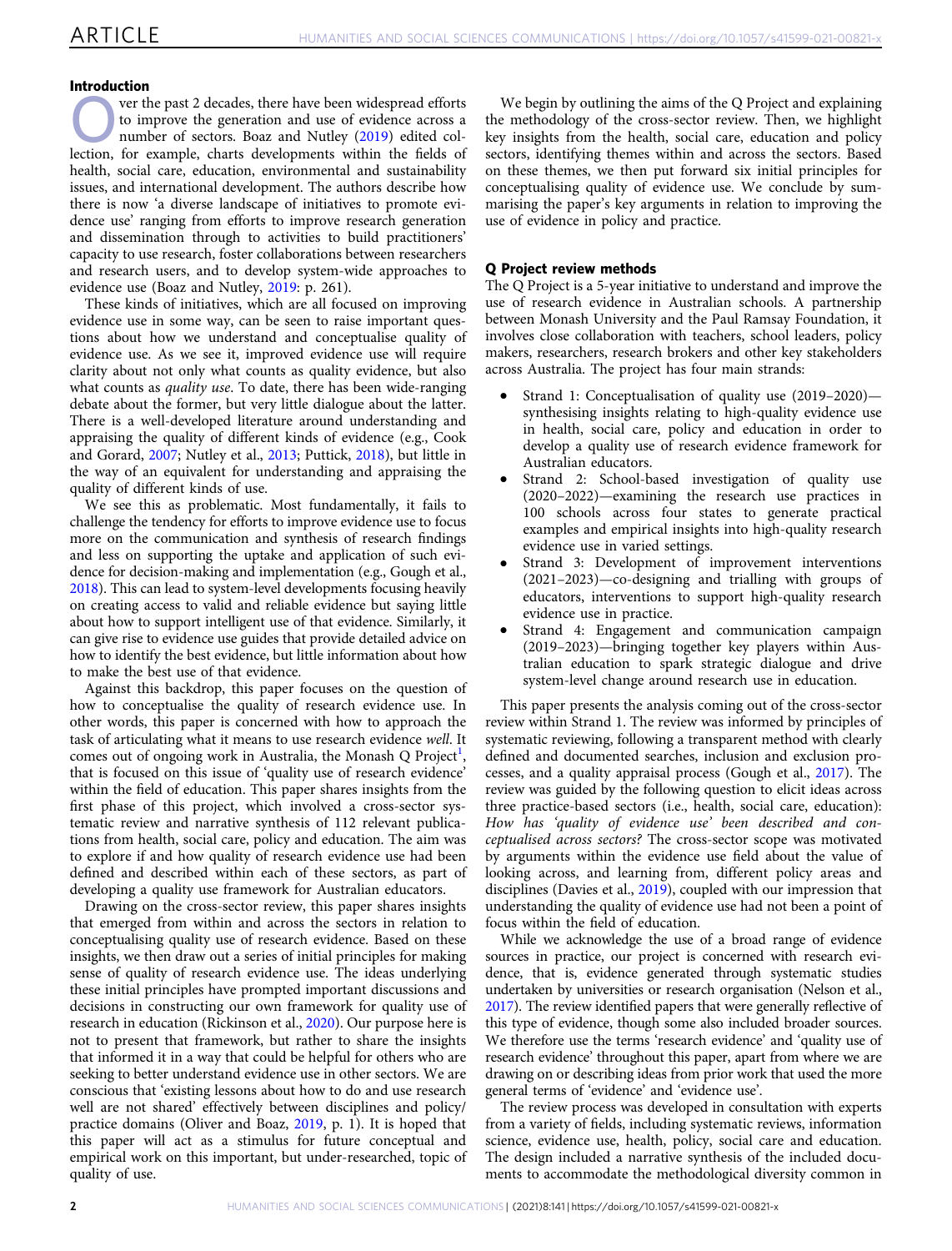

Fig. 1 Prisma diagram generated by Covidence. Prisma diagram showing selection of publications for inclusion in this systematic database search.

systematic reviews of social interventions (Gough et al., [2017;](#page-9-0) Popay et al., [2006](#page-10-0)).

#### Search strategy

The search methods included both database and informal searches (e.g., personal contacts, reference checks), with the latter included to ensure inclusion of quality sources that are often missed in traditional protocol-driven searches (Greenhalgh and Peacock, [2005](#page-10-0)). Based on the advice of sector experts, we selected databases specific to education (ERIC), health (Medline), and social care (Social Services Abstracts), along with the interdisciplinary PsychInfo database. Search terms were identified and tested through an initial review of the research and in consultation with the Monash University research librarians and database platform information scientists. We focused on works related to 'evidence use and research use' and 'quality of use', and included topics around evaluation, development and improvement of evidence use, at and across the individual, organisational and system levels. We adapted the search strings for each database using following combinations of keywords:

- 'evidence use' OR 'evidence based' OR 'evidence informed' OR 'use of evidence';
- 'research use' OR 'research engagement' OR 'research literacy' OR 'research utili\*' OR 'use of research' OR 'research implementation' OR 'implementation of research'; and
- abilit\* OR adapt\* OR aptitude OR 'best practice' OR capabilit\* OR competence OR 'deep' OR shallow OR effectiv\* OR expertise\* OR experience\* OR quality OR innovat\* OR intelligent OR 'knowledge level' OR 'novice expert use' OR novice OR expert OR professional OR skill\* OR thoughtful OR wise.

We included research (conceptual or empirical) and professional (policy or practice) publications. Research publications included journal articles, research reports, research summaries,

research syntheses, and research books and chapters. Professional publications included policy documents, practice guides, professional frameworks, and quality models/indicators. Articles included works published in English with emphasis on Australia, New Zealand, Canada, USA and UK. To ensure the identification of the largest number of papers in this emerging field, we did not specify date restrictions. We did not include publications focusing on topics such as the use of data (as opposed to the use of research), awareness of research (as opposed to use of research), and the quality of evidence (as opposed to quality of its use). We conducted the search between April and July, 2019.

The search yielded 10,813 research and professional publications from the four databases. The titles and abstracts were exported from Endnote to Covidence for double screening, resulting in 268 included papers that were retrieved as full text documents (Fig. 1).

The informal searches from the internet, personal contacts and reference checks generated 175 additional documents. Internet searches involved Google, Google Scholar, and targeted searches of relevant organisational websites. Personal contacts involved both personal and survey-type requests to key international researchers and brokers within education, health, and social care. Reference list checks were conducted by the research team based on key references identified in the initial set of included papers.

Synthesis methods. Preliminary analysis involved data extraction and appraisal of the initial set of included documents (i.e.,  $268 +$ 175). The papers were organised by sector and validated through a series of moderation processes by the four members of the research team. This approach was suitable for studies involving diverse implementation and mixed method approaches (Popay et al., [2006\)](#page-10-0), given the challenges in achieving consensus for quality criteria (Dixon-Woods et al., [2005](#page-9-0)). The categories used to organise the data were descriptive (e.g., aim, methodology, findings, themes) (Gough et al., [2017\)](#page-9-0). During this process, there was a large number of documents related to policy, resulting in its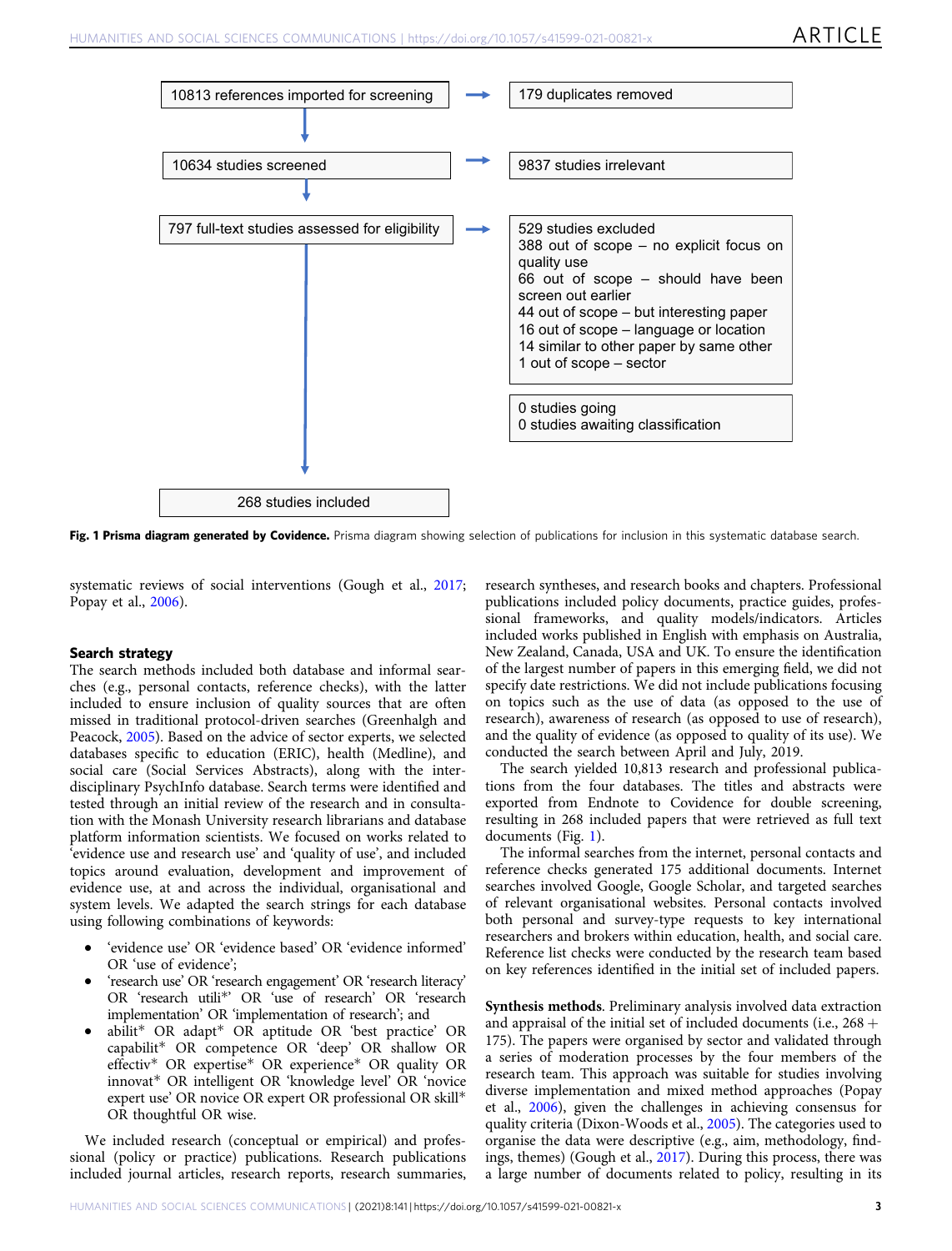<span id="page-3-0"></span>

| Sector      | Key insights into evidence use                                                                                                                                                                         | Implications for conceptualising quality of research<br>evidence use                                                                                                                                                             |
|-------------|--------------------------------------------------------------------------------------------------------------------------------------------------------------------------------------------------------|----------------------------------------------------------------------------------------------------------------------------------------------------------------------------------------------------------------------------------|
| Health      | • Key frameworks illustrated the complexity of evidence use across all<br>stages of the process.<br>• The process involves a dynamic, adaptive interplay of practitioner                               | Need to:<br>• identify the scope of evidence use (i.e., what is and is not<br>included):                                                                                                                                         |
|             | expertise, evidence, and context, for improved health outcomes.<br>• There are a number of factors related to individual and organisational<br>capacity to support and improve research use over time. | • take account of the interplay of practitioner expertise,<br>evidence, and context; and<br>• identify and understand the individual and system-wide                                                                             |
| Social care | • Several frameworks indicated the need to balance evidence with                                                                                                                                       | capacity to support and improve evidence use over time.<br>Need to:                                                                                                                                                              |
|             | practitioner expertise, contextual factors, and client needs.<br>• There was no consistency regarding what constitutes effective<br>evidence use and the practitioner capabilities needed to enact it. | • take account of the interplay of the evidence with practitioner<br>expertise, context, and client/case needs; and<br>• understand what is considered to be effective evidence use<br>and the practitioner capabilities needed. |
| Education   | • The term 'evidence-informed practice' was thought to better                                                                                                                                          | Need to:                                                                                                                                                                                                                         |
|             | acknowledge the role of practitioner knowledge and expertise in context.<br>• There are enablers of evidence use at the practitioner and                                                               | • take account of the nature and role of practitioner knowledge<br>and expertise in context; and                                                                                                                                 |
|             | organisational level.                                                                                                                                                                                  | • understand enablers at the practitioner and<br>organisational level.                                                                                                                                                           |
| Policy      | • Strong recognition of the need for nuanced approaches to balance the<br>best available evidence, the policy situation, the issues and the views of<br>stakeholders.                                  | Need to:<br>• recognise the need for balancing the evidence with the<br>broader policy context and support of diverse stakeholders; and                                                                                          |
|             | • Quality use was thought to be more linked to policy processes (i.e.,<br>how decisions are made and implemented) than to policy outcomes.                                                             | • consider whether to focus on evidence use processes and/or<br>outcomes.                                                                                                                                                        |

Table 1 Within-sector insights and their implications for conceptualising quality of research evidence use.

establishment as an additional sector. Given that policy emerged as an additional sector, its included papers were not representative of the sector per se, but of the general search strategy.

During the moderation processes, the research team ranked the papers according to relevance to quality evidence use. The decision to exclude papers at this point was based on discussions around their fit-for-purpose. In other words, because there were few publications that explicitly focused on quality of use, many of our inclusion/exclusion decisions required careful consideration about whether a publication addressed issues of quality of use implicitly or indirectly. Disagreements were resolved through consensus. We chose to analyse and synthesise the included publications by these four sectors because we were interested to understand if and how discussions and ideas relating to quality of use had played out within each of the sectors.

This process resulted in the selection of 112 publications for indepth analysis and synthesis, including 30 from health, 29 from social care, 31 from education and 22 from policy (see Supplementary Information). These included papers were the basis of four narrative syntheses, drafted as text-based documents of 6000–12,000 words in length. As an additional moderation process, the non-education narratives underwent a review by sector experts in health, social care, and policy for their feedback. The feedback was supportive of the general conclusions offered by the respective syntheses, and additional seminal papers were suggested for possible inclusion and consideration. The narratives underwent additional analyses to inform the development of the quality use of research evidence framework for education. For the purposes of this paper, we draw on a thematic analysis of these four narratives to identify emerging insights around the conceptualisation of quality of research evidence use. In the following two sections, we outline issues and insights that emerged from within each of the sectors, and then consider insights and themes that cut across the sectors.

#### Findings: insights from within the sectors

Across all sectors, there were very few publications that discussed quality of use specifically and there was a lack of clear definitions and descriptions of quality use either as a concept or as a practice. Each of the four sector narratives, however, provided helpful insights into the nature and development of evidence use within that sector, which in turn had implications for how quality of research evidence use might be conceptualised (Table 1). Each of the sectors is discussed below in terms of ideas and approaches that had some connection to quality of use. It should be noted, though, that it is not possible within the context of this paper to provide a detailed account of the historical development of evidence use within each sector.

#### Health sector

The health synthesis consisted of 30 theoretical and empirical papers encompassing the health fields (e.g., medicine, nursing, psychology, public health, mental health, occupational therapy, health care policy), with a date range from 1996 to 2018. Most of the papers proposed frameworks and models of research use around some or all stages of the research use process (i.e., identifying the problem, accessing and interpreting the evidence, decision-making, implementation, outcomes, and evaluation). Some provided empirical support through case study comparisons, surveys and interviews. The remaining papers provided elaborations around the nature and characteristics of users and systems.

There was a range of terms relating to evidence use within the health sector literature, including evidence-based practice, evidence-based decision-making, knowledge-translation, knowledge to action, and research use and implementation (Adams and Titler, [2013](#page-8-0)). Quality evidence use was implied through the many frameworks, which oriented toward improved outcomes for patients. One of the most enduring conceptualisations of evidence use in the health sector was that put forward by Sackett and colleagues ([1996](#page-10-0)). They described evidence-based medicine as the 'conscientious, explicit, and judicious use of current best evidence in making decisions about the care of the individual patient. The practice… means integrating individual clinical expertise with the best available external clinical evidence from systematic research' (p. 71). Papers across the health sector have emphasised this interplay of clinical judgement (Bannigan, [2007](#page-9-0); Craik and Rappolt, [2006](#page-9-0); Hogan and Logan, [2004](#page-10-0)) or tacit (i.e., practical,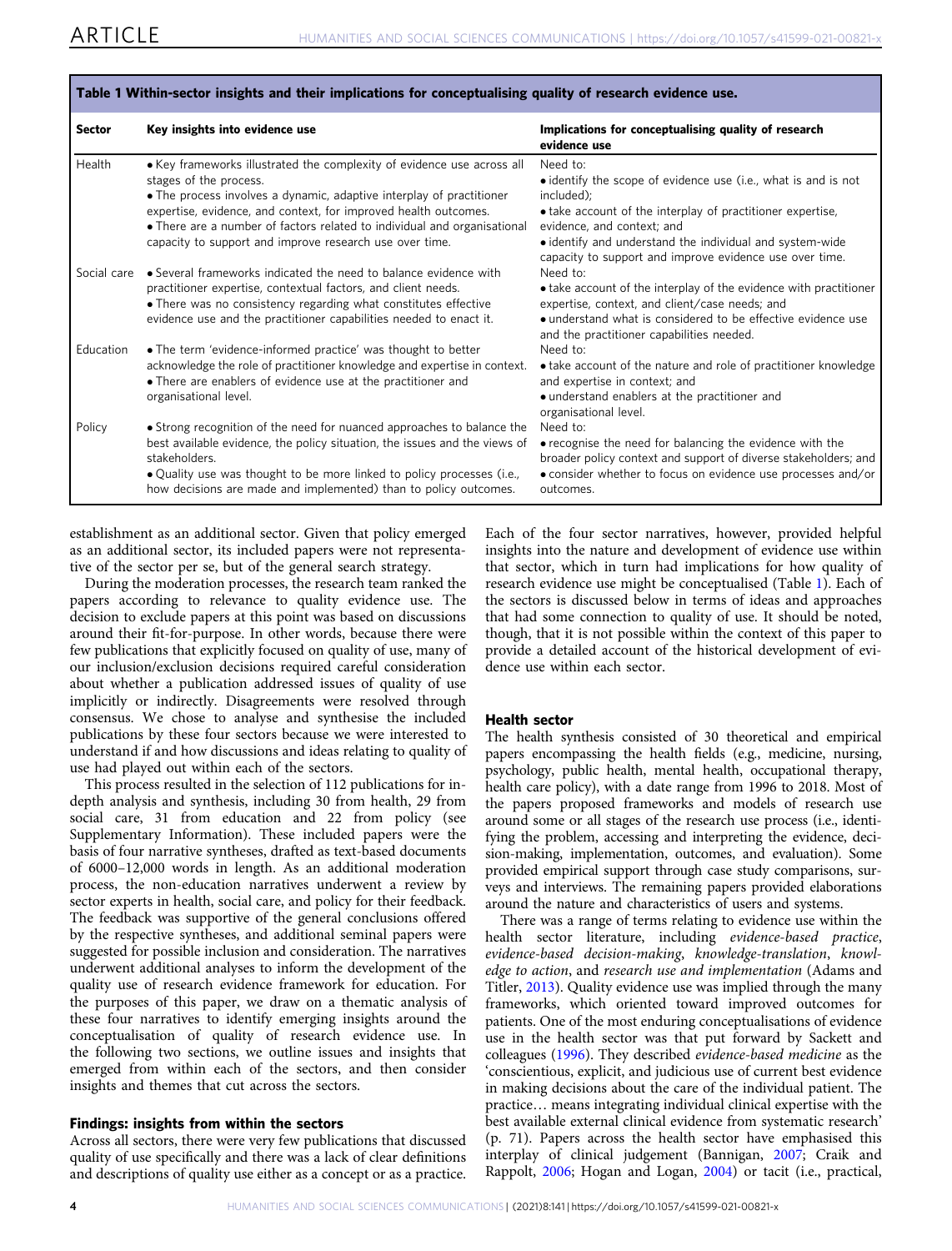experiential) knowledge (Gabbay and LeMay, [2004](#page-9-0); Ward et al., [2010\)](#page-10-0) with the evidence.

Evidence use was largely conceptualised as a dynamic process, challenging traditional notions of deterministic and linear knowledge transfer processes (Adams and Titler, [2013](#page-8-0); Chambers et al., [2013](#page-9-0); Ward et al., [2010\)](#page-10-0). The literature presented a number of frameworks accounting for the complex and interactive processes with the evidence, the context, and the actors at all stages of the evidence use cycle (e.g., Abell et al., [2015](#page-8-0); Kitson et al., [1998;](#page-10-0) Greenhalgh et al., [2004](#page-10-0)). Building on the best practices across the health disciplines, two papers developed new interdisciplinary frameworks (Hogan and Logan, [2004](#page-10-0); Satterfield et al., [2009](#page-10-0)). As a way to differentiate knowledge to action frameworks, Davies et al. [\(2011\)](#page-9-0) distinguished those that implemented codified knowledge (e.g., clinical guidelines) from those that focused on learning how to change practice, calling for different implementation strategies.

The remaining papers elaborated on individual and organisational capacity to support research use across the health fields. Each paper involved different stages of the research use process, and focused on capacity in terms of: individual-level skills (Baker-Ericzén et al., [2015](#page-8-0); Craik and Rappolt, [2006;](#page-9-0) Mallidou et al., [2018\)](#page-10-0); decision-making processes (Alonso-Coello et al., [2016;](#page-8-0) Chalmers et al., [2018;](#page-9-0) Gabbay and LeMay, [2004](#page-9-0); Meyers et al., [2012;](#page-10-0) Stetler, [2001](#page-10-0)), and organisational-level support (Brennan et al., [2017](#page-9-0); Dobrow et al., [2006;](#page-9-0) Leeman et al., [2017\)](#page-10-0).

The key recurring insight within the health sector literature was the way in which evidence use is a dynamic and complex undertaking at every stage in the process. As shown in Table [1,](#page-3-0) this observation has implications for how quality of research evidence use might be conceptualised. Given the complex interactions at each stage of the process, for example, any understanding of quality of use needs to be based on a clear determination of the scope of the research use process. Alongside this, there is a need to understand the interactions of the actors with the evidence in context, and the individual and organisation capacity to support research use.

#### Social care sector

The social care synthesis consisted of 29 publications with a date range from 2003 to 2019. Most involved discussions relating to decision-making and implementation frameworks, with some focusing on success factors and barriers. There were also papers about practice approaches, evidence-use culture, scale construction and ethics. Evidence use was described as knowledge sharing and exchange (Austin et al., [2012;](#page-8-0) Morton and Seditas, [2018](#page-10-0)), evidence-informed practice or social work (Austin et al., [2012;](#page-8-0) Graaf and Ratliff, [2018](#page-10-0)), evidence-based practice (Cunningham and Duffee, [2009](#page-9-0)), evidence-based interventions (Gambrill, [2018](#page-9-0)), and empirically supported treatments (Graaf and Ratliff, [2018\)](#page-10-0), among others.

The literature presented a number of models and frameworks oriented towards two broad themes. The first involved models and frameworks that focused on the need to consider evidence use in relation to practitioner expertise, contextual factors and client needs (e.g., Anderson, [2011](#page-8-0); Bridge et al., [2008;](#page-9-0) Rosen, [2003\)](#page-10-0). The second involved frameworks that delineated between process-oriented and product- or outcomes-oriented evidence use approaches (e.g., Drisco and Grady, [2015](#page-9-0); Ghate and Hood, [2019;](#page-9-0) Okpych and Yu, [2014\)](#page-10-0). While it was implicit that evidence use results in more effective and efficient practice, there was a lack of consistency regarding what constitutes effective evidence use, as well as what capabilities were needed to connect evidence with treatment to effect (Cunningham and Duffee, [2009;](#page-9-0) Epstein, [2009\)](#page-9-0). Neither process or product-focus by itself was thought to be ideal in social care contexts, and as a result, acted as the rationale for the myriad frameworks, models, and perspectives proposed in the literature (Graaf and Ratliff, [2018;](#page-10-0) Keenan and Grady, [2014\)](#page-10-0).

Similar to the health sector, the social care literature highlighted the need to understand the relationship of the evidence with practitioner expertise, the context, and the needs of the client/case, with tensions around the need to focus on process or product. Thus, in conceptualising quality use of research evidence, there is a need to understand the complex interplay of research evidence, practitioner expertise, context and client/case needs, as well as the kinds of practitioner capabilities that are needed to use research evidence effectively.

#### Education sector

The education synthesis consisted of 31 publications dating from 2009 to 2019. Most involved frameworks with a focus on processes and measurements enabling evidence use. The others oriented around the nature of evidence use, along with enablers and barriers. Similar to the other sectors, there was no clear conceptualisation of quality evidence use, with quality inferred through individual and organisational processes involving the effective (Brown et al., [2017](#page-9-0); Godfrey [2019;](#page-9-0) Nelson and O'Beirne, [2014\)](#page-10-0), thoughtful (Park, [2018](#page-10-0)), productive (Earl and Timperley, [2009\)](#page-9-0), meaningful (Farley-Ripple et al., [2018\)](#page-9-0), or discerning (Evans et al., [2017](#page-9-0)) use of evidence.

Evidence use in this sector was largely described as evidenceinformed practice, highlighting the need for evidence to be considered in relation to contextual and other practice-related factors, challenging the notion that practice should flow directly from research (Brown and Rogers, [2015](#page-9-0)). Further, that evidence needs to be 'contextualised and combined with practice-based knowledge (i.e., transformed) as part of a wider collaborative professional/social learning process' by practitioners (Greany and Maxwell, [2017](#page-10-0), p. 4). Coldwell et al. [\(2017](#page-9-0)) noted that teachers preferred the term evidence-informed teaching to emphasise teaching as a complex, situated professional practice, drawing on "a range of evidence and professional judgement, rather than being based on a particular form of evidence" (p. 5).

The education literature indicated a number of enablers to support evidence use across the system. Two research reviews identified the role of leadership, professional development, attitudes, networks, standards and policies (Dyssegaard et al., [2017;](#page-9-0) Tripney et al., [2018](#page-10-0)). Practitioner-focused attributes included mindsets (e.g., Earl, [2015](#page-9-0); Stoll et al., [2018a\)](#page-10-0), research literacy (e.g., Evans et al., [2017;](#page-9-0) Nelson and O'Beirne, [2014](#page-10-0); Park, [2018](#page-10-0)), critical thinking skills (e.g., Brown and Rogers, [2015;](#page-9-0) Earl and Timperley, [2009](#page-9-0); Sharples, [2013\)](#page-10-0), and collaboration (e.g., Bryk et al., [2011;](#page-9-0) Earl and Timperley, [2009](#page-9-0); Greany and Maxwell, [2017\)](#page-10-0). Organisational-focused attributes included leadership (e.g., Brown and Greany, [2018;](#page-9-0) Creaby et al., [2017;](#page-9-0) Coldwell et al., [2017\)](#page-9-0), partnerships (e.g., Farley-Ripple et al., [2018](#page-9-0); Nelson and Campbell, [2019\)](#page-10-0), and professional learning (e.g., BERA, [2014;](#page-9-0) Mincu, [2013;](#page-10-0) Stoll et al., [2018b\)](#page-10-0).

Similar to health and social care, the education literature emphasised the role of practitioner expertise in evidence use, along with key enablers at individual, organisational and system levels. In conceptualising quality use of research evidence, then, there is a need to understand the nature and role of practitioner knowledge and expertise in context. There is also a need to consider the enablers of research use within and across the education system.

#### Policy sector

As described earlier, policy emerged as an additional sector during the review process as it became clear that there was a number of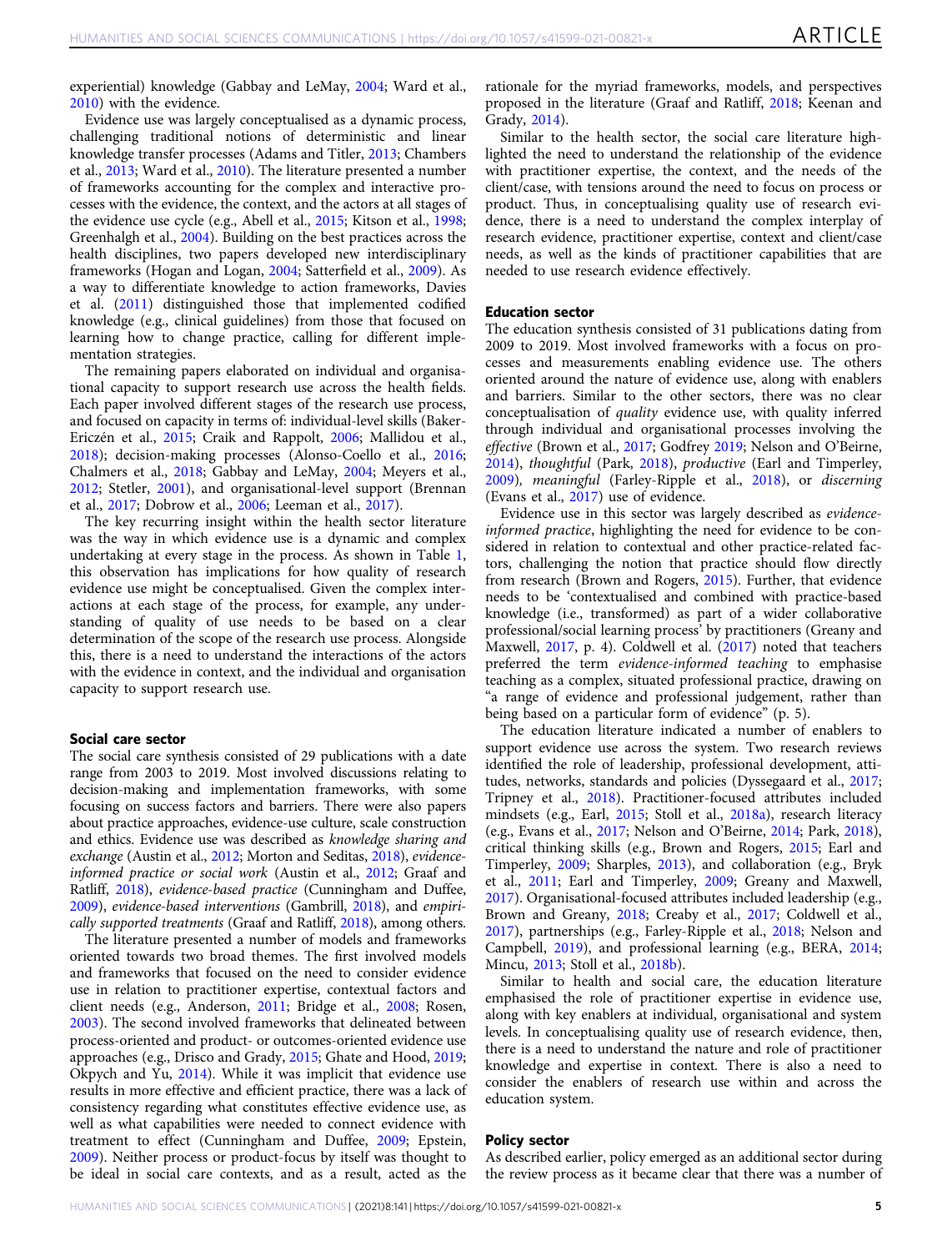<span id="page-5-0"></span>publications about evidence use and its quality within policymaking contexts. The 22 included papers largely discussed evidence use in general, with some that focused an evidence use governance framework, an evidence assessment framework and associated case studies, and standards of evidence and evidence use. Evidence use in policy-making contexts included a broad range of terms, such as *research utilisation* (Nutley et al., [2007](#page-10-0)), knowledge translation and uptake (Hawkins and Parkhurst, [2016](#page-10-0)), evidence-informed versus evidence-based policy-making (Hawkins and Parkhurst, [2016](#page-10-0); Moore, [2006](#page-10-0)), knowledge co-production or transfer or exchange and mobilisation (Boaz and Nutley, [2019](#page-9-0)), knowledge-based policy or knowledge application (Nutley et al., [2010\)](#page-10-0), and evidence dissemination (Moore, [2006\)](#page-10-0), among others.

Overall, the literature acknowledged an increasing interest in and need for evidence to inform policy decisions. Yet, there were 'crucial tensions' in policy-making contexts between using the best evidence available and the 'need for sufficient citizen engagement in or, at the very least, support for policies' (Smith, [2017,](#page-10-0) p. 151). Much of the literature then discussed this tension and the challenges it represented, making reference to the political nature of policy-related decision-making and the need to situate evidence within complex contexts (Nutley et al., [2010;](#page-10-0) Nutley et al., [2007](#page-10-0)). It was generally recognised that nuanced approaches to evidence use were required to balance both the political situation and the issue (e.g., Parkhurst, [2017\)](#page-10-0). There was also a need to consider the needs and aims of different stakeholders (e.g., Hawkins and Parkhurst, [2016](#page-10-0)), and the types and applicability of evidence to improve policy and decision-making (e.g., Breckon, [2016](#page-9-0); Gluckman, [2011](#page-9-0)).

Quality evidence use was thus thought to be determined by the processes by which decisions were made and implemented (e.g., accountability, transparency), rather than by the outcomes produced from the policy (e.g., efficiency, effectiveness) (Boswell, [2014;](#page-9-0) Hawkins and Parkhurst, [2016](#page-10-0); Parkhurst, [2017;](#page-10-0) Rutter and Gold, [2015\)](#page-10-0). Rutter and Gold's [\(2015](#page-10-0)) evidence assessment model linked the degree of transparency in decision-making to the likelihood of a given policy succeeding: 'if it is not clear on what basis decisions have been made, it is impossible to judge the robustness of those decisions' (p. 10). Hawkins and Parkhurst ([2016\)](#page-10-0) highlighted the need for accountability, transparency and contestability measures to maintain 'democratic principles within processes of evidence utilisation' (p. 587–588).

Compared to the other sectors, the policy literature emphasised the complexity of policy contexts and the significance of the process (i.e., how decisions involving evidence are made). In conceptualising quality use of research evidence, then, it is important to consider the interaction of the policy situation, the policy issue, and the needs of different stakeholders, which together points to the importance of policy processes rather than policy outcomes in relation to evidence use.

#### Findings: cross-sector insights

As well as the above insights that arose within each of the four sectors, there were also important themes that cut across the sectors despite their distinctive evidence use perspectives and approaches. These cross-sector insights concerned the breadth of evidence, the role of practitioner expertise, approaches to evaluation and self-assessment and the value of systems perspectives (Table 2).

#### Breadth of evidence

Notwithstanding the distinctive development of evidence use approaches within the different sectors, there was a strong a consensus across all sectors around the need to draw from a broad range of evidence to inform decisions. The health and social care literatures both highlighted challenges with 'evidence hierarchies' and called for a more inclusive view of practitioneroriented evidence sources and research designs for 'complex, frontline work' (Epstein, [2009](#page-9-0); Satterfield et al., [2009,](#page-10-0) p. 380). The health literature emphasised the role of a broad range of qualitative and patient-centred data, such as anecdotal information, diagnostic tests, and programme evaluations (e.g., Davies et al., [2011;](#page-9-0) Sackett et al., [1996](#page-10-0); Stetler, [2001](#page-10-0)). Similarly, the social care literature called for the use of broad evidence sources (e.g., Austin et al., [2012](#page-8-0); Graaf and Ratliff, [2018](#page-10-0)), such as client preferences, legal regulations and ethical guidelines (Gambrill, [2018;](#page-9-0) Schalock et al., [2011](#page-10-0)). Though the policy sector was largely concerned with the objectivity of the evidence (Langer et al., [2016;](#page-10-0) Levitt, [2013;](#page-10-0) Moore, [2006\)](#page-10-0), diverse evidence sources were also noted such as programme evaluations, personal anecdotes, opinions and feedback (e.g., Breckon, [2016](#page-9-0); Breckon, Hopkins, and Rickey, [2019](#page-9-0)). In the education sector, professional practice was seen to draw on 'a range of evidence and professional judgement, rather than being based on a particular form of evidence' (Brown et al., [2017;](#page-9-0) Coldwell et al., [2017,](#page-9-0) p. 12; Greany and Maxwell, [2017](#page-10-0)).

#### Practitioner expertise

Alongside breadth of evidence, the practice-based sectors of health, social care and education all emphasised the interaction of practitioner expertise with the evidence in context. In health, for example, the use of the term expertise referred to diverse processes such as: the confidence in skills to acquire, analyse and use research (Craik and Rappolt, [2006\)](#page-9-0); a conscious critical thinking process (Stelter, [2001](#page-10-0)); the explicit use of clinical judgement (Hogan and Logan, [2004\)](#page-10-0) and tacit knowledge (Gabbay and LeMay [2004;](#page-9-0) Ward et al., [2010\)](#page-10-0). In social care, Epstein [\(2009](#page-9-0)) described expertise as the ability of practitioners to critically assess evidence types for value and case appropriateness. In education, the connection between research and data use was strongly linked with practical or tacit knowledge (BERA, [2014;](#page-9-0) Earl, [2015;](#page-9-0) Farley-Ripple et al., [2018](#page-9-0); Greany and Maxwell, [2017](#page-10-0)).

Table 2 Cross-sector insights and their implications for conceptualising quality of research evidence use.

| Key insights into evidence use                                                                                                                                                                                                                                                                                                                                                                                                                                                                                                                                                                              | Implications for conceptualising quality of research evidence use                                                                                                                                                                                                                                                                                                                                                                                                                                                                                                                          |
|-------------------------------------------------------------------------------------------------------------------------------------------------------------------------------------------------------------------------------------------------------------------------------------------------------------------------------------------------------------------------------------------------------------------------------------------------------------------------------------------------------------------------------------------------------------------------------------------------------------|--------------------------------------------------------------------------------------------------------------------------------------------------------------------------------------------------------------------------------------------------------------------------------------------------------------------------------------------------------------------------------------------------------------------------------------------------------------------------------------------------------------------------------------------------------------------------------------------|
| • There is need to draw from broad range of evidence sources generated<br>by diverse research methods.<br>• There is specific practice-based expertise required to use evidence in<br>context, and a role for practice-based knowledge generation.<br>• There are evaluation and self-assessment tools to measure and support<br>the improvement of individual and organisational use of evidence.<br>• Evidence use can be understood through systems perspectives, as a<br>complex process that involves multilevel actors and interactions across the<br>wider system, with continuous change over time. | Need to:<br>• acknowledge broad sources of evidence, but need to determine which<br>are to be included;<br>• understand the distinct nature of practice-based expertise and<br>knowledge in context (e.g., how practitioners mediate evidence in<br>context);<br>• be able to specify and assess specific behaviours and practices that<br>indicate improvement of evidence use over time, at both an individual and<br>organisational level; and<br>• consider systems perspectives to understand and support individual and<br>organisation capacity for effective and sustained change. |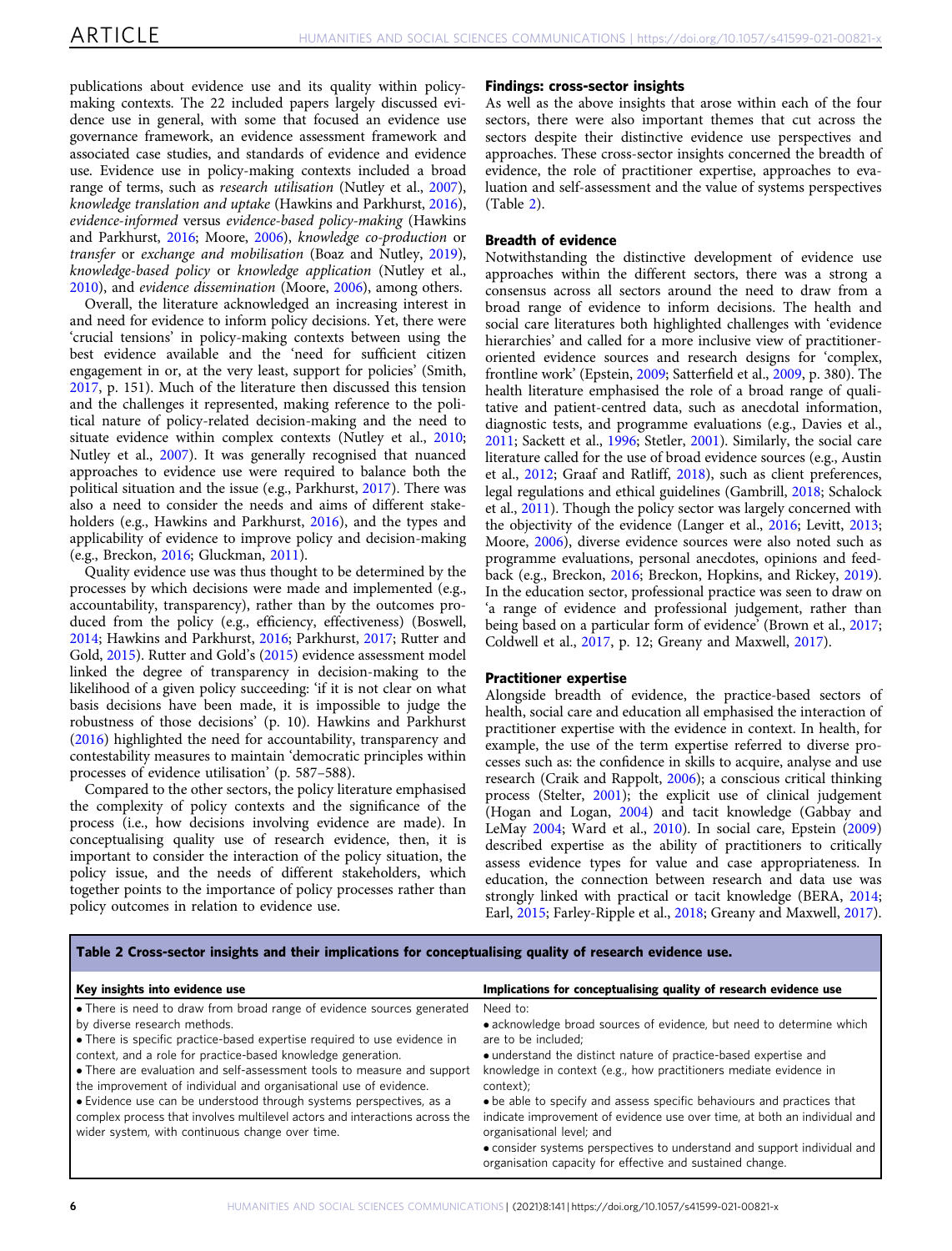A strong theme was the need for practice-based evidence (e.g., professional judgement), research-based evidence (e.g., research studies), and data-based evidence (e.g., pupil-performance) to be used in combination (Nelson and Campbell, [2019\)](#page-10-0).

As part of practitioner expertise, the practice-based sectors also identified a role for direct practitioner engagement in knowledge generation. In health, Chambers and Norton [\(2016](#page-9-0)) emphasised the need for practitioners' ongoing adaptation of interventions to better suit the context, and for these changes to be shared in a research repository. In social care, Satterfield et al. ([2009\)](#page-10-0) highlighted the need for practitioners to use evidence 'from practicebased research that examines practical problems found in social work practice' (p. 378) and that data collection be undertaken by practitioners from multiple disciplines without formal academic credentials. The education sector has noted the long-standing tensions regarding the gap between research and practice, highlighting the need for more practitioner participation in knowledge generation processes (Brown and Greany [2018](#page-9-0); Farley-Ripple et al., [2017](#page-9-0); Nelson and Campbell, [2019;](#page-10-0) Sharples et al., [2019](#page-10-0)).

#### Evaluation and self-assessment

All four sectors presented strategies to support the development and improvement of evidence use through a variety of evaluation and self-assessment processes. Baker-Ericzen and colleagues ([2015\)](#page-8-0) conceptualised a novice to expert model to support the development of clinical decision-making strategies in mental health. Brennan and colleagues ([2017](#page-9-0)) designed and validated a self-report tool to monitor and provide feedback about individual capacity in research use for health policy makers. At the organisational level, there was a focus on building in evaluation and ongoing feedback mechanisms (Bannigan, [2007;](#page-9-0) Davies et al., [2011\)](#page-9-0). Examples include evaluating implementation (Meyers et al., [2012\)](#page-10-0) and continuous quality improvement over time (Chambers et al., [2013\)](#page-9-0).

Along similar lines, the education sector featured evaluation strategies for individual and school-wide evidence use. These included individual measures of evidence use in practice based on level of expertise, from novice through to expert (e.g., Brown and Rogers, [2015](#page-9-0)), as well as continuous self-assessment of individual and school engagement in research use (e.g., Stoll et al., [2018a;](#page-10-0) [2018b](#page-10-0)). The notion of continuously improving school systems relied on ongoing evidence-informed reflective practices (e.g., Brown and Greany, [2018;](#page-9-0) Coldwell et al., [2017](#page-9-0); EEF, [2019\)](#page-9-0), as well as intentional links to whole-school improvement initiatives (e.g., Creaby et al., [2017;](#page-9-0) Sharples et al., [2019\)](#page-10-0). Additionally, the policy sector focused on oversight of governance practices. Rutter and Gold ([2015\)](#page-10-0) developed a framework to assess the transparency of evidence use within different parts of a policy, while Hawkins and Parkhurst ([2016\)](#page-10-0) proposed a good governance approach to evidence use based on evidence appropriateness, accountability, transparency and contestability. As Parkhurst ([2017,](#page-10-0) p. iii) explained, good governance of evidence is about 'the use of rigorous, systematic and technically valid pieces of evidence within decision-making processes that are representative of, and accountable to, populations served'.

#### Systems perspectives

The value of systems perspectives was reflected in all four sectors. Many of the health frameworks featured complex and interactive processes involving the evidence, the context, and the actors at all stages of the evidence use cycle (e.g., Greenhalgh et al., [2004;](#page-10-0) Ward et al., [2010](#page-10-0)). Some extended this to accommodate ongoing evidence creation and adaption within the research use process (e.g., Chambers and Norton, [2016](#page-9-0); Graham et al., [2006](#page-10-0)). Bannigan [\(2007](#page-9-0)) called for systems perspectives to inform the future direction for health frameworks, particularly in relation to how different parts across the system are inter-related. The literature in the education sector also emphasised the need to focus on the coordination across 'wide range of stakeholders—researchers, practitioners, policy makers and intermediaries' for an 'effective evidence ecosystem' (e.g., Godfrey, [2019;](#page-9-0) Sharples, [2013](#page-10-0), p. 24). This included embedding training in teacher education (e.g., Coldwell et al., [2017;](#page-9-0) Tripney et al., [2018\)](#page-10-0); reflecting the role of evidence use in teacher certification (e.g., BERA, [2014;](#page-9-0) Tripney et al., [2018\)](#page-10-0); and prioritising research use at the policy level (e.g., EEF, [2019;](#page-9-0) Park, [2018\)](#page-10-0).

Along similar lines, the social care literature called for evidence use to be an inherent and continuously evolving practice across the system (Avby et al., [2014;](#page-8-0) Ghate and Hood, [2019\)](#page-9-0). Ghate and Hood ([2019](#page-9-0)) identified the need to understand social care from a 'complex adaptive systems perspective', which involved the interactions between people, technology and other factors in the environment (p. 101). In the policy literature, the complexity of temporal issues was highlighted, where evidence may be used at one point in time, but its quality and impact may not become apparent until some point in the future (Levitt, [2013](#page-10-0)). Conversely, the nature of politics is such that 'policy makers react to major problems, formulate quick solutions to them, take decisions, implement these and then move on to the next set of problems', so engagement with evidence may be limited by time and context (Moore, [2006,](#page-10-0) p. 9).

As indicated earlier in Table [2,](#page-5-0) these cross-sector insights can be seen to have implications for conceptualising quality research evidence use. The importance of drawing on a wide range of evidence makes clear the need to acknowledge such breadth and to determine, which are relevant in a given sector and context. The distinct nature of practice-based expertise and knowledge in context highlights not only the need to take account of such complexities, but also the need to specify and assess how research evidence use practices develop and improve over time at both the individual and organisation levels. Finally, the call for systems perspectives emphasises the need to consider the multilevel and interactive nature of research evidence use and how practices (and evidence) need to adapt to context over time. These implications helped us move towards some initial principles for conceptualising quality of research evidence use.

#### Towards principles for conceptualising quality use of research

The discussion so far has shown that understandings of how to define and frame quality of use are not well established in any of the four sectors examined. It has also become clear, however, that there are valuable insights and ideas within the health, social care, policy and education literatures that could inform and guide efforts to develop clearer specifications of what using research evidence well means and involves in different fields. With that in mind, we suggest that the cross-sector and within-sector insights emerging from our analysis of the literature, can be combined into six initial principles for conceptualising quality of research evidence use.

These principles suggest that in conceptualising quality of research evidence use, there is a need to:

- 1. account for the role of practice-based expertise and evidence in context;
- 2. identify the sector-specific conditions that support evidence use;
- 3. consider how quality use develops, improves and can be evaluated over time;
- 4. determine the salient stages of the evidence use process;
- 5. consider whether to focus on processes and/or outcomes of evidence use; and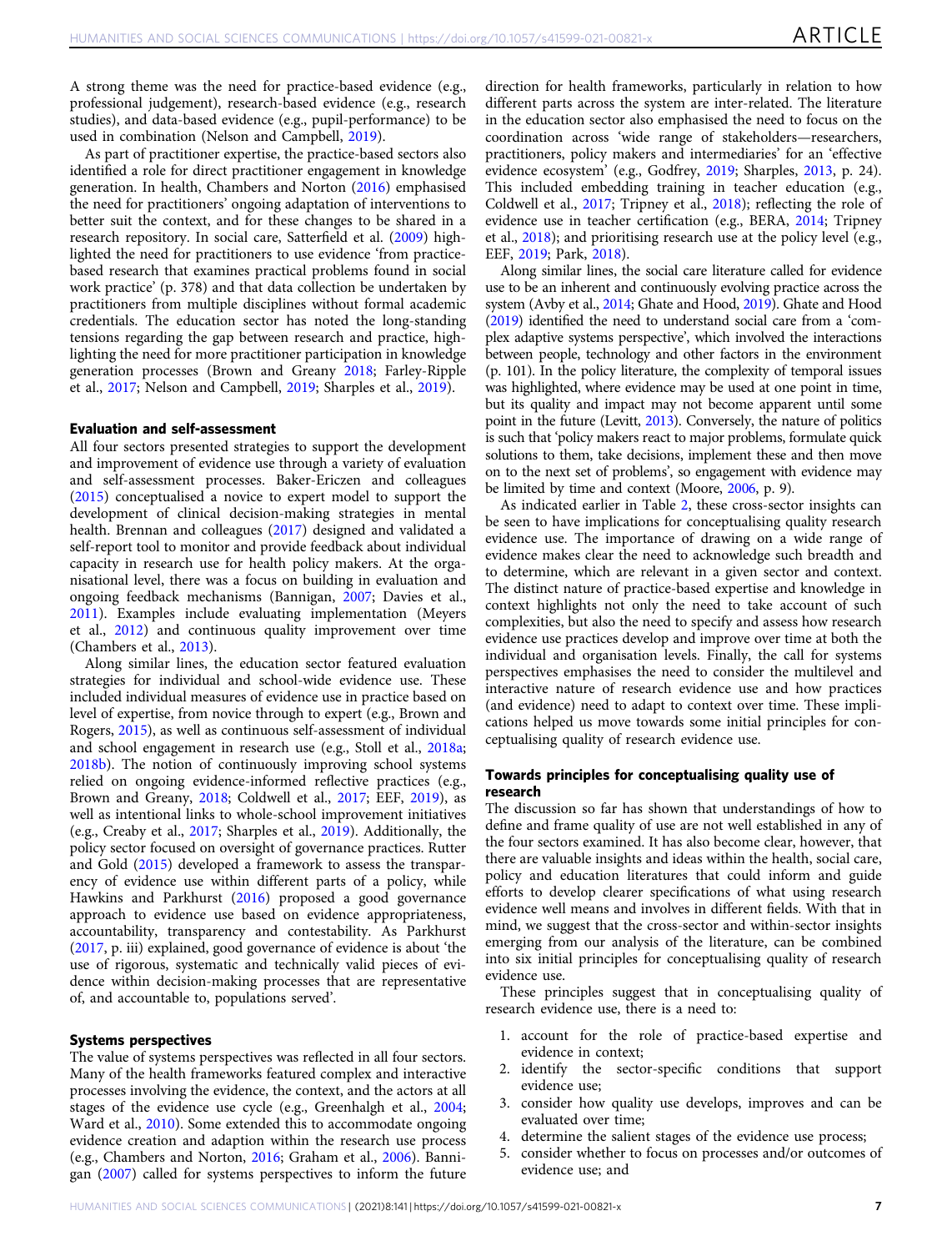6. consider the scale or level of evidence use within a system.

The need to account for the role of practice-based expertise and evidence in context. This principle underlines the need for conceptions of quality to take careful account of the complexity of using evidence in contexts of professional practice. Central to this principle is the notion that evidence does not stand alone, in the sense that using it requires users who are able to exercise judgement based on experience and evidence, within a social context (Fazey et al., [2014](#page-9-0)). These interactions were particularly salient in the practice-based sectors, emphasising the social and practical role of such expertise. Ethnographic studies of medical practices identified the important role of more knowledgeable and experienced others in how evidence was taken up (Gabbay and le May, [2004](#page-9-0)). Similarly, within education, teachers have been shown to rely far more on their own or their colleagues' tacit knowledge than on research evidence, when making decisions about teaching and learning (Levin, [2013](#page-10-0); Walker et al., [2019](#page-10-0)).

Practitioner expertise is reflected in the more inclusive notion of 'evidence-informed' policy and practice, terminology that also recognises the role that other forms of knowledge have in understanding a socially complex world (Boaz et al., [2019](#page-9-0)). Expertise thus includes the ability to identify appropriate evidence from a broad range of sources, including practitioner-generated evidence. These ideas are consistent with the need to consider sector-specific differences in what constitutes quality evidence, the nature of the research processes, the policy and practice contexts and the resources available (Oliver and Boaz, [2019\)](#page-10-0). The conceptualising of quality research evidence use thus requires an in-depth understanding of these highly nuanced interactions in a given practice.

The need to identify the sector-specific conditions that support evidence use. This principle reflects the idea that evidence use does not happen in a vacuum, but demands capacities and supports across individuals, organisations and systems. The literature in all four sectors demonstrated considerable consensus around key enablers for quality research evidence use. These ranged from individual attitudes and skills in using research and collaborating through to the organisational roles of leadership and the provision of resources, tools, and training (e.g., Austin et al., [2012;](#page-8-0) Mallidou et al., [2018;](#page-10-0) Tripney et al., [2018](#page-10-0)).

Importantly, these enablers were nuanced across the sectors. For example, the practice-based sectors called for direct participation by practitioners in research (e.g., Chambers and Norton, [2016;](#page-9-0) Nelson and Campbell, [2019\)](#page-10-0). In contrast, insights gained from the policy sector concerned the need for policy makers to access research evidence and collaborate with researchers to support better decision-making (Smith, [2017](#page-10-0)). Further, certain enablers were linked with having particular benefits. For example, the education sector highlighted the central role of leadership in establishing a research-rich culture (e.g., Dyssegaard et al., [2017](#page-9-0); Godfrey, [2019\)](#page-9-0), developing teacher capacity, and ensuring supportive processes and resources (Brown and Greany, [2018;](#page-9-0) Coldwell et al., [2017](#page-9-0)).

Building on the notion that evidence use is a complex and situated process involving interconnected elements, these examples illustrate the need to identify and understand enablers in a given practice, and how they interact to support the conditions for quality research evidence use.

The need to consider the how quality use develops, improves and can be evaluated over time. This principle acknowledges the dynamic nature of evidence use, and the need to take account of how quality can be developed, improved and evaluated over time. There were a number of improvement frameworks outlining sector-specific activities around evidence use, with their respective pathways toward improvement over time, consistent with the notion that research use is not a single event but a complex process that unfolds over time. Both the health and education sectors provided examples from cognitive-based developmental models involving novice to expert progressions, tailored to their respective contexts (Baker-Ericzén et al., [2015;](#page-8-0) Brown and Rogers, [2014;](#page-9-0) [2015](#page-9-0)).

Others drew from theories of change and developed progressions of context-appropriate activities. In the policy sector, for example Rutter and Gold ([2015\)](#page-10-0) developed rich descriptions of key dimensions of transparent decision-making, evaluated over a three-point scale. In education, Stoll and colleagues [\(2018a](#page-10-0), [b](#page-10-0)) developed an empirically informed self-assessment framework to assist teachers and schools with developing and evaluating key aspects of evidence-informed practice. Further, both the education and health literature emphasised the need for ongoing feedback to support continuous improvement at both the individual and organisational levels (e.g., Brown and Greany, [2018;](#page-9-0) Chambers et al., [2013;](#page-9-0) Sharples et al., [2019\)](#page-10-0).

Taken together, these ideas all emphasise the importance of time as a dimension that is significant in thinking about the quality of research evidence use.

The need to determine the salient stages of the evidence use process. This principle takes account of the idea that there are different stages in using evidence, each with distinct purposes and processes. The cross-sector review highlighted a number of different stages in evidence use (e.g., identifying the problem, decision-making, implementation, evaluation). Several frameworks demonstrated the range of purposes and processes at different stages, impacting how quality research evidence use might be conceptualised.

In health, for example, there were certain frameworks that concentrated on decision-making while others focused specifically on the implementation stage. Satterfield and colleagues' [\(2009](#page-10-0)) model for decision-making provided guidance for health practitioners to support high-quality care for patients, with consideration for the environment and organisational context that impacts on the uptake of a given intervention. In comparison, Kitson and colleagues' ([1998](#page-10-0)) multidimensional framework in health care considered evidence, context and facilitation as core elements for successful implementation, with specific indicators for each.

In education, Nelson and O'Beirne [\(2014\)](#page-10-0) proposed a model for linking school-generated evidence processes with school improvement processes. Their model emphasised distinct processes related to a school enquiry cycle, including initial engagement with evidence to inform school improvement planning, implementation and evaluation activities. The evidence itself could be produced through a separate cycle and be integrated through school-level action research.

While not meant to be an exhaustive account, these examples serve to illustrate the point that using evidence can involve a number of different processes or stages, and the nature, sequence and significance of these stages can vary considerably between different contexts and sectors. Thus, in conceptualising quality research evidence use, there is a need to delineate the stages of the evidence use process that are pertinent and within scope.

The need to consider whether to focus on processes and/or outcomes of evidence use. This principle considers the need to determine whether the 'quality of research evidence use' is related to and reflected by the processes of the use and/or the outcomes of the use. In the policy sector, there was a clear emphasis on the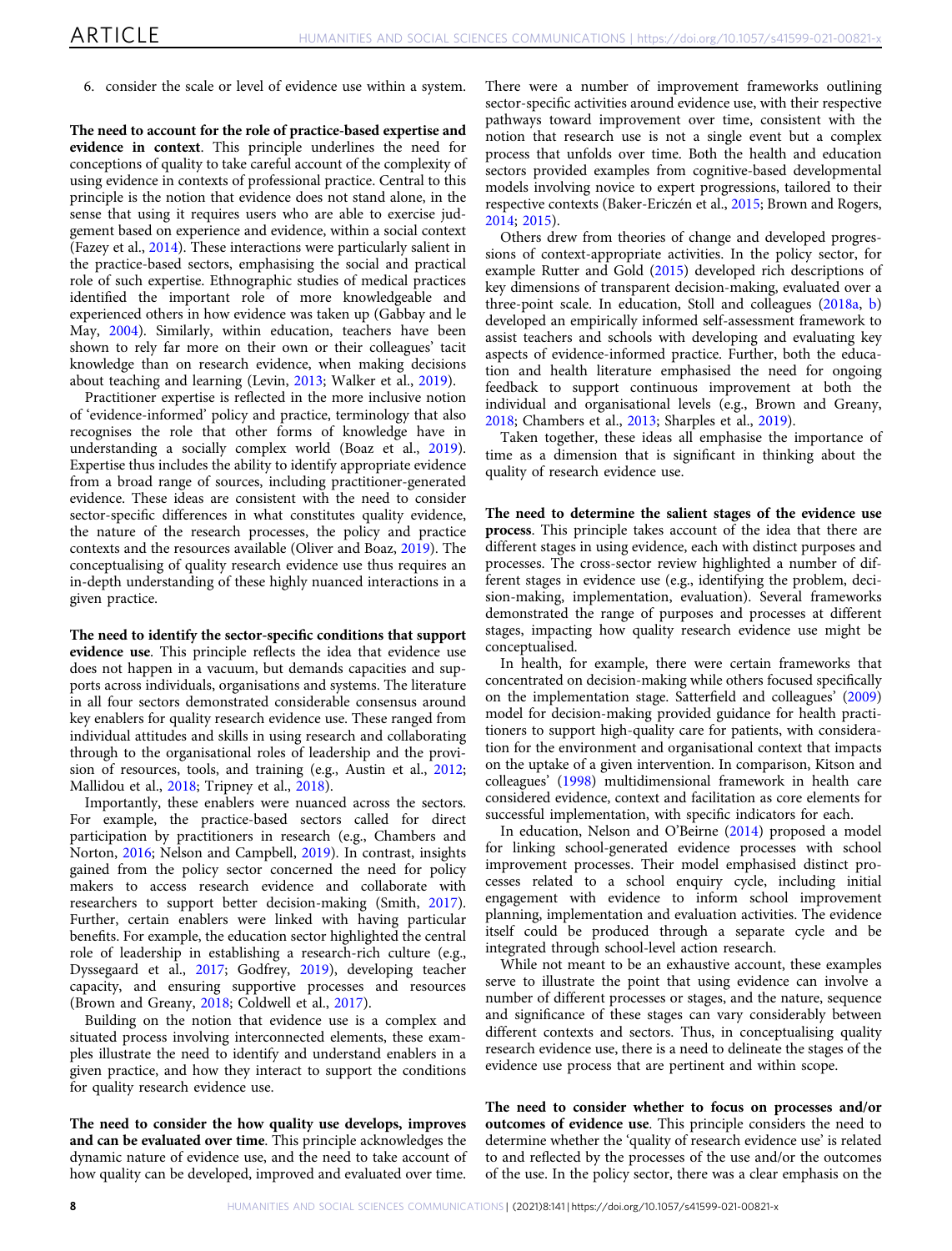<span id="page-8-0"></span>processes of decision-making and implementation. Gluckman ([2011,](#page-9-0) p. 7) pointed out that policy makers, advisors and decision-makers are accountable to an 'increasingly informed, involved and vociferous society', resulting in an emphasis on policy makers' decision-making processes. These processes were tightly linked to the specific political environment, the policy issue in question, and the ways in which evidence is then identified, interpreted and used to inform those decisions (Hawkins and Parkhurst, [2016;](#page-10-0) Nutley et al., [2007](#page-10-0); Parkhurst, [2017](#page-10-0)).

In contrast, the education sector indicated a greater desire to focus on outcomes, though there was a lack of evidence that strongly linked evidence-informed approaches to improved pupil or teaching outcomes (Coldwell et al., [2017](#page-9-0); Greany and Maxwell, [2017;](#page-10-0) Nelson and O'Beirne, [2014](#page-10-0)). This was thought to be attributed to evidence use being a growing field (Tripney et al., [2018\)](#page-10-0), and the research methods used to understand practice (Brown and Rogers, [2014;](#page-9-0) Levin, [2013](#page-10-0)). Coldwell et al. [\(2017](#page-9-0)) explained that 'research is rarely "applied" in linear ways by teachers or schools' resulting in 'a tension between research that aims to demonstrate a causal link…but which inevitably simplifies the complexity of interpreting and applying evidence from one educational context to another, and research, which aims to find general approaches for improvement' (p. 22–23).

Given the challenges attributed to understanding evidence use in context, these examples demonstrate the need to consider how the focus on processes and/or outcomes would impact the conceptualisation of quality research evidence use.

The need to consider the scale or level of evidence use within a

system. Any conceptualisation of quality of evidence use needs to engage with questions of scale and system influence. Engaging with questions of scale means thinking about how quality of research evidence use might need to look different, or have different emphases, at different levels of a system such as for individuals or teams or organisations or whole systems. Engaging with questions of system influence, meanwhile, is about thinking through how quality of research evidence use is enabled or eroded by the interplay of different influences across multiple levels of the system. Central to this principle is the notion that evidence generation and use needs to be understood as a complex process involving interconnected elements within an 'evidence ecosystem' (BERA, [2014](#page-9-0); Boaz and Nutley, [2019](#page-9-0); Sharples, [2013,](#page-10-0) p. 20).

As noted earlier, the importance of systems perspectives was a strong theme in the evidence use literature of all four sectors. This was reflected in frameworks and initiatives that encompassed different levels (e.g., individuals, groups, organisations), different actors (e.g., practitioners, policy makers, researchers) and different practices (e.g., evidence generation, synthesis, distribution). It was also evident in calls for evidence use improvement efforts to focus more deliberately on the interactions between the constituent parts, and to recognise the influence that wider political and societal systems can have on evidence ecosystems.

As with the preceding five principles, these two points come together to highlight an important complexity that is involved in making sense of quality of research evidence use—the need to consider issues of scale and system influence.

#### Conclusions

In his work on The Politics of Evidence, Parkhurst [\(2017,](#page-10-0) p. 9–10) argues that to improve the use of evidence in policy requires clarity about not only what constitutes 'good evidence for policy' but also what constitutes 'good use of evidence' from a policy perspective. We agree strongly with Parkhurst's dual focus, but note that interest in the former has far outweighed debate about the latter.

Our purpose in this paper, then, has been to report the findings of a cross-sector review to understand if and how quality of evidence use has been defined and described within the health, social care, education and policy literature. While we found a lack of explicit articulations of quality of use across all sectors, there were important insights into the nature of evidence use within each sector, which we suggest can inform how quality of research evidence use might be conceptualised. More specifically, we have argued that efforts to make sense of quality of research evidence use need to engage with six important issues:

- (1) the role of practice-based expertise and evidence in contexts;
- (2) the sector-specific conditions that support evidence use;
- (3) the development, improvement and evaluation of quality use over time;
- (4) the stages of the evidence process that are within scope;
- (5) the importance of evidence use processes and/or evidence use outcomes; and
- (6) the scale or level of the evidence use within a wider system.

We have presented these issues as *initial* principles in order to reflect the emerging nature of the literature on quality of use and the early-stage nature of the principles that we have identified. While they have certainly proved helpful in our own process of developing a framework to define and elaborate the concept of 'quality use of research evidence' in education (Rickinson et al., [2020\)](#page-10-0), these principles have not been operationalised or tested beyond our own work. It is hoped, though, that sharing them here will provide a stimulus for future conceptual and empirical work on this important, but under-researched, topic of quality of use. We see this as one possible focus for 'new conversations' about evidence use that take account of and build on the distinctive traditions and contemporary approaches of different disciplines and policy/practice domains (Oliver and Boaz, [2019](#page-10-0), p. 1).

#### Data availability

Data sharing not applicable to this article as no datasets were generated or analysed during the current study.

Received: 11 September 2020; Accepted: 18 May 2021; Published online: 09 June 2021

#### Note

1 <https://www.monash.edu/education/research/projects/qproject>

#### References

- Abell E, Cummings R, Duke A, Marshall J (2015) A framework for identifying implementation issues affecting extension human sciences programming. J Ext 53(5):1–15
- Adams S, Titler M (2013) Implementing evidence-based practice. In: Foreman M, Mateo M (eds) Research for advanced practice nurses: from evidence to practice. Springer, pp. 321–350
- Alonso-Coello P, Schünemann H, Moberg J, Brignardello-Petersen R, Akl E, Davoli M, Oxman A (2016) GRADE evidence to decision (etd) frameworks: a systematic and transparent approach to making well informed healthcare choices. BMJ 353:1–10. <https://doi.org/10.1136/bmj.i2016>
- Anderson I (2011) Evidence, policy and guidance for practice: a critical reflection on the case of social housing landlords and antisocial behaviour in Scotland. Evid Policy 7(1):41–58. <https://doi.org/10.1332/174426411X552990>
- Austin MJ, Dal Santo TS, Lee C (2012) Building organizational supports for research-minded practitioners. J Evid Base Soc Work 9(1-2):174–211. [https://](https://doi.org/10.1080/15433714.2012.636327) [doi.org/10.1080/15433714.2012.636327](https://doi.org/10.1080/15433714.2012.636327)
- Avby G, Nilsen P, Dahlgren MA (2014) Ways of understanding evidence-based practice in social work: a qualitative study. Br J Soc Work 44:1366–1383. <https://doi.org/10.1093/bsjw/bcs198>
- Baker-Ericzén M, Jenkins J, Park M, Garland M (2015) Clinical decision-making in community children's mental health: using innovative methods to compare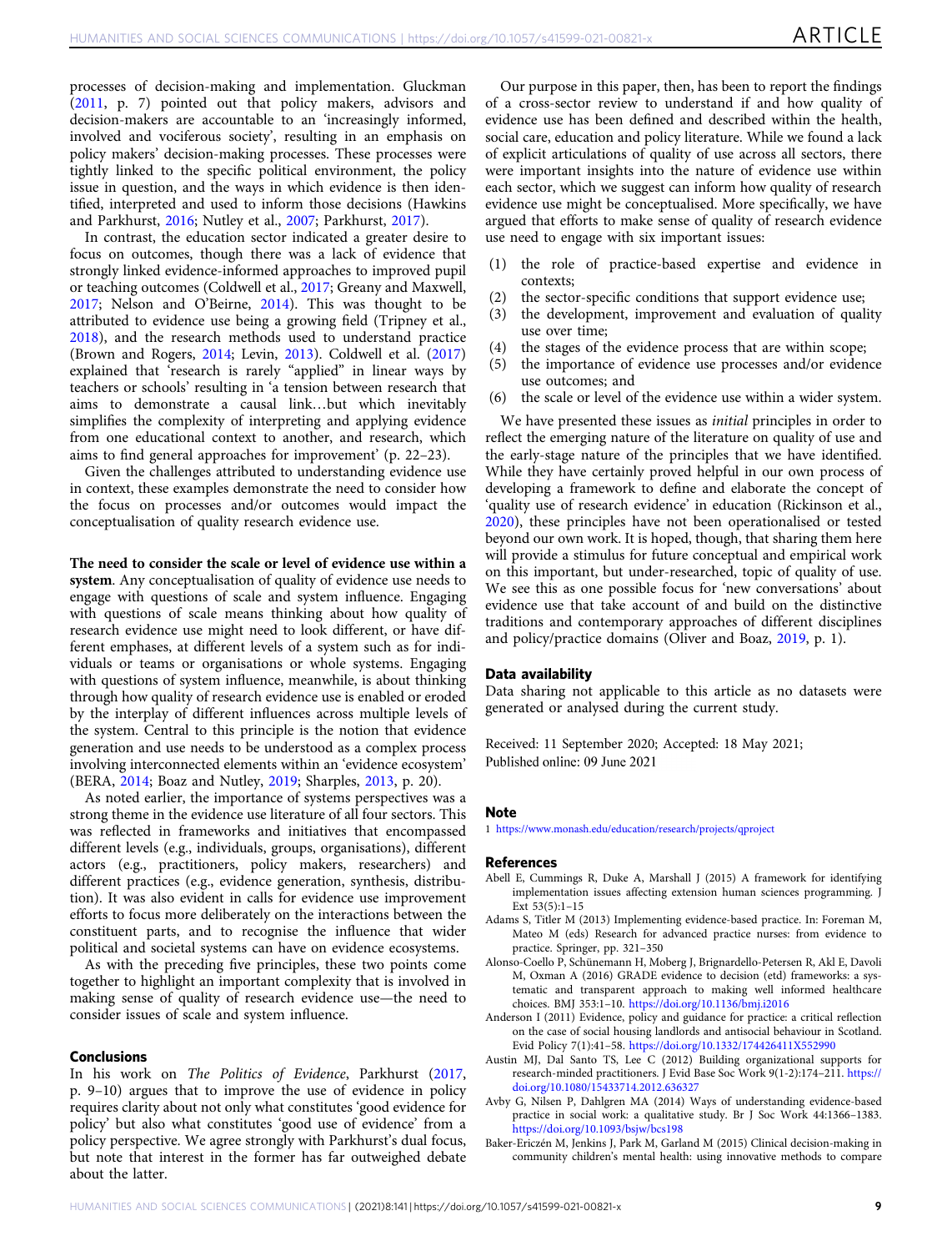<span id="page-9-0"></span>clinicians with and without training in evidence-based treatment. Child Youth Care Forum 44(1):133–157. <https://doi.org/10.1007/s10566-014-9274-x>

- Brennan SE, Mckenzie JE, Turner T, Redman S, Makkar S, Williamson A, Haynes A, Green SE (2017) Development and validation of SEER (Seeking, Engaging with and Evaluating Research): a measure of policymakers' capacity to engage with and use research. Health Res Policy Syst 15(1):1. [https://doi.org/10.1186/](https://doi.org/10.1186/s12961-016-0162-8) [s12961-016-0162-8](https://doi.org/10.1186/s12961-016-0162-8)
- Bannigan K (2007) Making sense of research utilisation. In: Creek J, Lawson-Porter A (eds) Contemporary issues in occupational therapy: reasoning and reflection, John Wiley and Sons, pp. 189–215
- Boaz A, Davies H, Fraser A, Nutley S (eds) (2019). What works now? Evidenceinformed policy and practice. Policy Press
- Boaz A, Nutley S (2019) Using evidence. In: Boaz A, Davies H, Fraser A and Nutley S (eds) What works now?: evidence-informed policy and practice. Policy Press, pp. 251–277
- Boswell J (2014) 'Hoisted with our own petard': evidence and democratic deliberation on obesity. Pol Sci 47(4):345–365. [https://doi.org/10.1007/s11077-](https://doi.org/10.1007/s11077-014-9195-4) [014-9195-4](https://doi.org/10.1007/s11077-014-9195-4)
- Breckon J (2016) Using research evidence: a practice guide. In: Alliance foR Useful Evidence. [https://media.nesta.org.uk/documents/Using\\_Research\\_Evidence\\_](https://media.nesta.org.uk/documents/Using_Research_Evidence_for_Success_-_A_Practice_Guide.pdf) [for\\_Success\\_-\\_A\\_Practice\\_Guide.pdf](https://media.nesta.org.uk/documents/Using_Research_Evidence_for_Success_-_A_Practice_Guide.pdf). Accessed 14 Aug 2020
- Breckon J, Hopkins A, Rickey B (2019) Evidence vs democracy: how 'mini-publics' can traverse the gap between citizens, experts, and evidence. In: Alliance for useful evidence. [https://www.alliance4usefulevidence.org/assets/2019/01/](https://www.alliance4usefulevidence.org/assets/2019/01/Evidence-vs-Democracy-publication.pdf) [Evidence-vs-Democracy-publication.pdf.](https://www.alliance4usefulevidence.org/assets/2019/01/Evidence-vs-Democracy-publication.pdf) Accessed 14 Aug 2020
- Bridge TJ, Massie EG, Mills CS (2008) Prioritizing cultural competence in the implementation of an evidence-based practice model. Child Youth Serv Rev 30:1111–1118. <https://doi.org/10.1016/j.childyouth.2008.02.005>
- British Educational Research Association [BERA] (2014) Research and the teaching profession: building the capacity for a self-improving education system (final report). [https://www.thersa.org/globalassets/pdfs/bera-rsa-research-teaching](https://www.thersa.org/globalassets/pdfs/bera-rsa-research-teaching-profession-full-report-for-web-2.pdf)[profession-full-report-for-web-2.pdf.](https://www.thersa.org/globalassets/pdfs/bera-rsa-research-teaching-profession-full-report-for-web-2.pdf) Accessed 14 Aug 2020
- Brown C, Greany T (2018) The evidence-informed school system in England: where should school leaders be focusing their efforts? Leadership Pol School 17(1):115–137. <https://doi.org/10.1080/15700763.2016.1270330>
- Brown C, Rogers S (2014) Measuring the effectiveness of knowledge creation as a means of facilitating evidence-informed practice in early years settings in one London borough. Lond Rev Educ 12(3):245–260. [https://doi.org/10.18546/](https://doi.org/10.18546/LRE.12.3.01) [LRE.12.3.01](https://doi.org/10.18546/LRE.12.3.01)
- Brown C, Rogers S (2015) Knowledge creation as an approach to facilitating evidence informed practice: examining ways to measure the success of using this method with early years practitioners in Camden (London). J Educ Chang 16(1):79–99. <https://doi.org/10.1007/s10833-014-9238-9>
- Brown C, Schildkamp K, Hubers MD (2017) Combining the best of two worlds: a conceptual proposal for evidence-informed school improvement. Educ Res 59 (2):154–172. <https://doi.org/10.1080/00131881.2017.1304327>
- Bryk AS, Gomez LM, Grunow A, Hallinan MT (2011) Getting ideas into action: building networked improvement communities in education. In: Hallinan M (ed) Frontiers in sociology of education, Springer, pp. 127–162. Accessed 14 Aug 2020
- Chalmers I, Oxman A, Austvoll-Dahlgren A, Ryan-Vig S, Pannell S, Semakula D, Albarqouni L, Glasziou P, Mahtani K, Nunan D, Heneghan C, Badenoch D (2018) Key concepts for informed health choices: a framework for helping people learn how to assess treatment claims and make informed choices. BMJ Evid Base Med 23(1):29–33. <https://doi.org/10.1136/ebmed-2017-110829>
- Chambers DA, Glasgow RE, Stange KC (2013) The dynamic sustainability framework: addressing the paradox of sustainment amid ongoing change. Implement Sci 8(1):117. <https://doi.org/10.1186/1748-5908-8-117>
- Chambers DA, Norton WE (2016) The adaptome: advancing the science of intervention adaptation. Am J Prev Med 51(4 Suppl 2):S124–S131. [https://](https://doi.org/10.1016/j.amepre.2016.05.011) [doi.org/10.1016/j.amepre.2016.05.011](https://doi.org/10.1016/j.amepre.2016.05.011)
- Coldwell M, Greaney T, Higgins S, Brown C, Maxwell B, Stiell B, Stoll L, Willis B, Burns H (2017) Evidence-informed teaching: an evaluation of progress in England. [https://www.gov.uk/government/publications/evidence-informed](https://www.gov.uk/government/publications/evidence-informed-teaching-evaluation-of-progress-in-england)[teaching-evaluation-of-progress-in-england.](https://www.gov.uk/government/publications/evidence-informed-teaching-evaluation-of-progress-in-england) Accessed 14 Aug 2020
- Cook T, Gorard S (2007) What counts and what should count as evidence? In: Centre for Educational Research and Innovation (ed) Evidence in education: linking research and policy. OECD publishing, pp. 33–49. Accessed 14 Aug 2020
- Craik J, Rappolt S (2006) Enhancing research utilization capacity through multifaceted professional development. Am J Occup Ther 60(2):155–164. [https://](https://doi.org/10.5014/ajot.60.2.155) [doi.org/10.5014/ajot.60.2.155](https://doi.org/10.5014/ajot.60.2.155)
- Creaby C, Dann R, Morris A, Theobald K, Walker M, White B (2017) Leading research engagement in education–guidance for organisational change. [http://www.cebenetwork.org/sites/cebenetwork.org/](http://www.cebenetwork.org/sites/cebenetwork.org/files/CEBE%20-%20Leading%20Research%20Engagement%20in%20Education%20-%20Apr%202017.pdf)files/CEBE%20-% [20Leading%20Research%20Engagement%20in%20Education%20-%20Apr%](http://www.cebenetwork.org/sites/cebenetwork.org/files/CEBE%20-%20Leading%20Research%20Engagement%20in%20Education%20-%20Apr%202017.pdf) [202017.pdf.](http://www.cebenetwork.org/sites/cebenetwork.org/files/CEBE%20-%20Leading%20Research%20Engagement%20in%20Education%20-%20Apr%202017.pdf) Accessed 14 Aug 2020
- Cunningham WMS, Duffee DE (2009) Styles of evidence-based practice in the child welfare system. J Evid Base Soc Work 6(2):176–197. [https://doi.org/](https://doi.org/10.1080/15433710802686732) [10.1080/15433710802686732](https://doi.org/10.1080/15433710802686732)
- Davies H, Powell A, Smith S (2011) Supporting NHS Scotland in developing a new knowledge-to-action model. [http://www.knowledge.scot.nhs.uk/media/CLT/](http://www.knowledge.scot.nhs.uk/media/CLT/ResourceUploads/4002569/K2A_Evidence.pdf) [ResourceUploads/4002569/K2A\\_Evidence.pdf](http://www.knowledge.scot.nhs.uk/media/CLT/ResourceUploads/4002569/K2A_Evidence.pdf). Accessed 14 Aug 2020
- Davies H, Boaz A, Nutley S, Fraser A (2019) Conclusions: lessons from the past, prospects for the future. In: Boaz A, Davies H, Fraser A, Nutley S (eds) What works now? Evidence-informed policy and practice revisited. Policy Press, pp. 359–382
- Dixon-Woods M, Agarwal S, Jones D, Young B, Sutton A (2005) Synthesising qualitative and quantitative evidence: a review of possible methods. J Health Serv Res Policy 10(1):45–53. <https://doi.org/10.1177/135581960501000110>
- Dobrow MJ, Goel V, Lemieux-Charles L, Black NA (2006) The impact of context on evidence utilization: a framework for expert groups developing health policy recommendations. Soc Sci Med 63(7):1811–1824. [https://doi.org/](https://doi.org/10.1016/j.socscimed.2006.04.020) [10.1016/j.socscimed.2006.04.020](https://doi.org/10.1016/j.socscimed.2006.04.020)
- Drisco JW, Grady MD (2015) Evidence-based practice in social work: a contemporary perspective. J Clin Soc Work 43:274–282. [https://doi.org/10.1007/](https://doi.org/10.1007/s10615-015-0548-z) [s10615-015-0548-z](https://doi.org/10.1007/s10615-015-0548-z)
- Dyssegaard C, Egelund N, Sommersel H (2017) A systematic review of what enables or hinders the use of research-based knowledge in primary and lower secondary school. Danish Clearinghouse for Educational Research. [https://](https://www.videnomlaesning.dk/media/2176/what-enables-or-hinders-the-use-of-research-based-knowledge-in-primary-and-lower-secondary-school-a-systematic-review-and-state-of-the-field-analysis.pdf) [www.videnomlaesning.dk/media/2176/what-enables-or-hinders-the-use-of](https://www.videnomlaesning.dk/media/2176/what-enables-or-hinders-the-use-of-research-based-knowledge-in-primary-and-lower-secondary-school-a-systematic-review-and-state-of-the-field-analysis.pdf)[research-based-knowledge-in-primary-and-lower-secondary-school-a-](https://www.videnomlaesning.dk/media/2176/what-enables-or-hinders-the-use-of-research-based-knowledge-in-primary-and-lower-secondary-school-a-systematic-review-and-state-of-the-field-analysis.pdf)
- [systematic-review-and-state-of-the-](https://www.videnomlaesning.dk/media/2176/what-enables-or-hinders-the-use-of-research-based-knowledge-in-primary-and-lower-secondary-school-a-systematic-review-and-state-of-the-field-analysis.pdf)field-analysis.pdf. Accessed 14 Aug 2020 Earl LM (2015) Reflections on the challenges of leading research and evidence use in schools. In: Brown CD (ed.) Leading the use of research and evidence in schools. Institute of Education Press, pp. 146–152
- Earl LM, Timperley T (2009) Understanding how evidence and learning conversations work. In: Earl LM, Timperley T (eds) Professional learning conversations, Springer, pp. 1–12
- Education Endowment Foundation (2019) The EEF guide to becoming an evidence-informed school governor and trustee.

[https://educationendowmentfoundation.org.uk/public/](https://educationendowmentfoundation.org.uk/public/files/Publications/EEF_Guide_for_School_Governors_and_Trustees_2019_-_print_version.pdf)files/Publications/ [EEF\\_Guide\\_for\\_School\\_Governors\\_and\\_Trustees\\_2019\\_-\\_print\\_version.](https://educationendowmentfoundation.org.uk/public/files/Publications/EEF_Guide_for_School_Governors_and_Trustees_2019_-_print_version.pdf) [pdf.](https://educationendowmentfoundation.org.uk/public/files/Publications/EEF_Guide_for_School_Governors_and_Trustees_2019_-_print_version.pdf) Accessed 14 Aug 2020

- Epstein I (2009) Promoting harmony where there is commonly conflict: evidenceinformed practice as an integrative strategy. Soc Work Health Care 48 (3):216–231. <https://doi.org/10.1080/00981380802589845>
- Evans C, Waring M, Christodoulou A (2017) Building teachers' research literacy: integrating practice and research. Res Paper Educ 32(4):403–423. [https://doi.](https://doi.org/10.1080/02671522.2017.1322357) [org/10.1080/02671522.2017.1322357](https://doi.org/10.1080/02671522.2017.1322357)
- Farley-Ripple E, Karpyn AE, McDonough K, Tilley K (2017) Defining how we get to research: a model framework for schools. In: Eryaman MY, Schneider B (eds) Evidence and public good in educational policy, research and practice, Springer, pp. 79–95
- Farley-Ripple E, May H, Karpyn A, Tilley K, McDonough K (2018) Rethinking connections between research and practice in education: a conceptual framework. Educ Res 47(4):235–245. <https://doi.org/10.3102/0013189X18761042>
- Fazey I, Bunse L, Msika J, Pinke M, Preedy K, Evely AC, Lambert E, Hastings E, Morris S, Reed MS (2014) Evaluating knowledge exchange in interdisciplinary and multi-stakeholder research. Glob Environ Change 25:204–220. <https://doi.org/10.1016/j.gloenvcha.2013.12.012>
- Gabbay J, May A (2004) Evidence based guidelines or collectively constructed 'mindlines?' Ethnographic study of knowledge management in primary care. BMJ 329(7473):1013–1016. <https://doi.org/10.1136/bmj.329.7473.1013>
- Gambrill E (2018) Contributions of the process of evidence-based practice to implementation: educational opportunities. J Soc Work Educ 54(1): S113–S125. <https://doi.org/10.1080/10437797.2018.1438941>
- Ghate D, Hood R (2019) Using evidence in social care. In: Boaz A, Davies H, Fraser A, Nutley S (eds), What works now? Evidence-informed policy and practice. Policy Press, pp. 89–109
- Gluckman P (2011) Towards better use of evidence in policy formation: a discussion paper. Office of the Prime Minister's Science Advisory Committee. [https://www.pmcsa.org.nz/wp-content/uploads/11-06-01-IPANZ-IPS-](https://www.pmcsa.org.nz/wp-content/uploads/11-06-01-IPANZ-IPS-Evidence-in-policy1.pdf)[Evidence-in-policy1.pdf.](https://www.pmcsa.org.nz/wp-content/uploads/11-06-01-IPANZ-IPS-Evidence-in-policy1.pdf) Accessed 14 Aug 2020
- Godfrey D (2019) Moving forward–How to create and sustain an evidenceinformed school eco-system. In: Godfrey D, Brown C (eds) An ecosystem for research-engaged schools. Routledge, pp. 202–219
- Gough D, Maidment C, Sharples J (2018) UK what works centres: aims, methods and contexts. EPPI-Centre, Social Science Research Unit, UCL Institute of Education, University College London. [https://discovery.ucl.ac.uk/id/eprint/](https://discovery.ucl.ac.uk/id/eprint/10055465/1/UK%20what%20works%20centres%20study%20final%20report%20july%202018.pdf) [10055465/1/UK%20what%20works%20centres%20study%20](https://discovery.ucl.ac.uk/id/eprint/10055465/1/UK%20what%20works%20centres%20study%20final%20report%20july%202018.pdf)final%20report [%20july%202018.pdf](https://discovery.ucl.ac.uk/id/eprint/10055465/1/UK%20what%20works%20centres%20study%20final%20report%20july%202018.pdf). Accessed 14 Aug 2020
- Gough D, Oliver S, Thomas J (2017) An introduction to systematic reviews, 2nd edn, Sage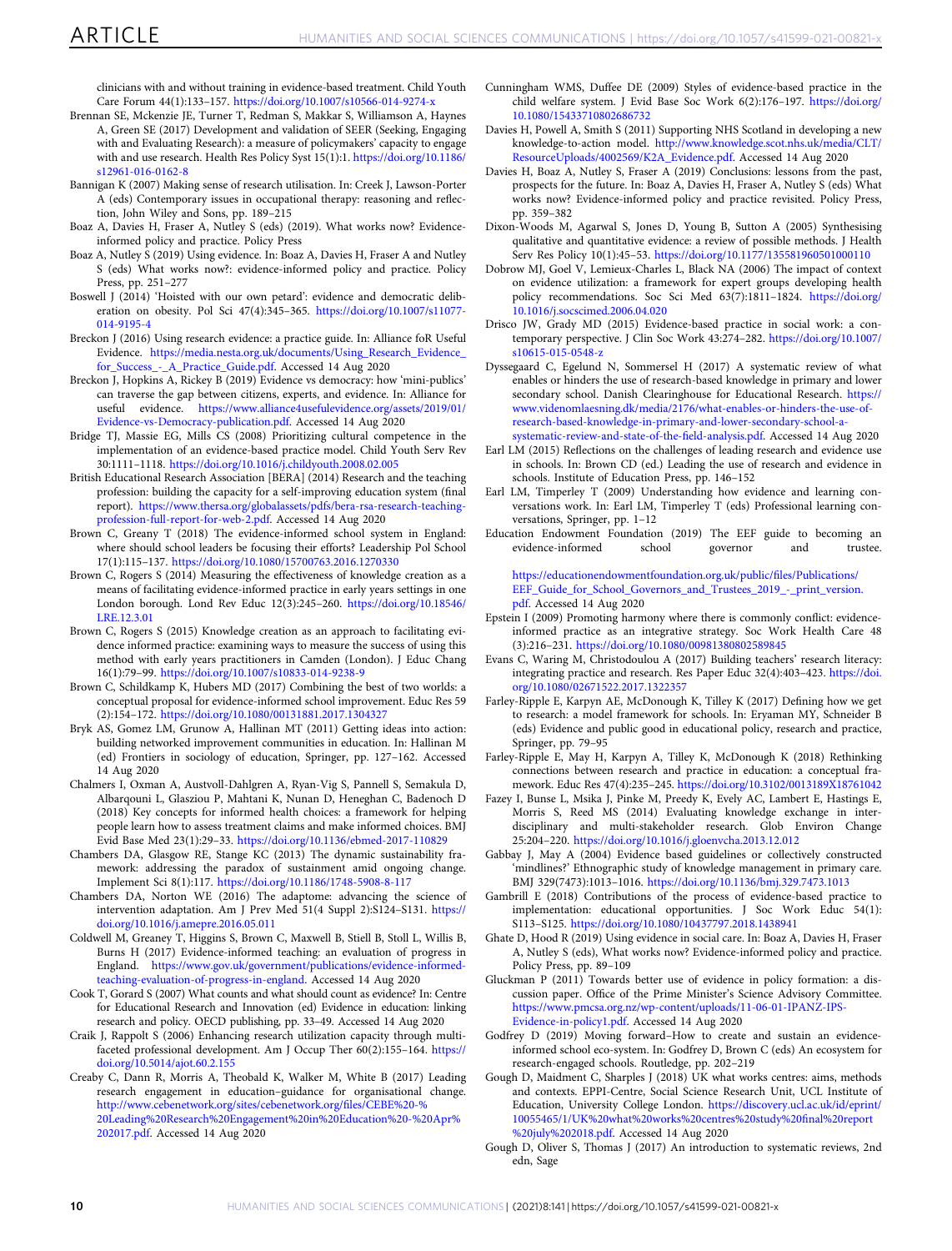- <span id="page-10-0"></span>Graaf G, Ratliff GA (2018) Preparing social workers for evidence-informed community-based practice: an integrative framework. J Soc Work Educ 54(1): S5–S19. <https://doi.org/10.1080/10437797.2018.1434437>
- Graham ID, Logan JB, Harrison ME, Straus S, Tetroe J, Caswell W, Robinson N (2006) Lost in knowledge translation: time for a map? J Contin Educ Health Prof 26(1):13–24. <https://doi.org/10.1002/chp.47>
- Greany T, Maxwell B (2017) Evidence-informed innovation in schools: aligning collaborative research and development with high quality professional learning for teachers. Int J Innov Educ 4(2-3):147–170. [https://doi.org/](https://doi.org/10.1504/IJIIE.2017.088095) [10.1504/IJIIE.2017.088095](https://doi.org/10.1504/IJIIE.2017.088095)
- Greenhalgh T, Robert G, Macfarlane F, Bate P, Kyriakidou O (2004) Diffusion of innovations in service organizations: systematic review and recommendations. Milbank Q 82(4):581-629. [https://doi.org/10.1111/j.0887-](https://doi.org/10.1111/j.0887-378X.2004.00325) [378X.2004.00325](https://doi.org/10.1111/j.0887-378X.2004.00325)
- Greenhalgh T, Peacock R (2005) Effectiveness and efficiency of search methods in systematic reviews of complex evidence: audit of primary sources. BMJ 331:1064–1065. <https://doi.org/10.1136/bmj.38636.593461.68>
- Hawkins B, Parkhurst J (2016) The 'good governance' of evidence in health policy.<br>
Evid Policy 12(4):575-592. https://doi.org/10.1332/ Policy 12(4):575–592. [https://doi.org/10.1332/](https://doi.org/10.1332/174426415X14430058455412) [174426415X14430058455412](https://doi.org/10.1332/174426415X14430058455412)
- Hogan DL, Logan J (2004) The Ottawa model of research use: a guide to clinical innovation in the NICU. Clin Nurse Spec 18(5):255–261. [https://doi.org/](https://doi.org/10.1097/00002800-200409000-00010) [10.1097/00002800-200409000-00010](https://doi.org/10.1097/00002800-200409000-00010)
- Keenan EK, Grady MD (2014) From silos to scaffolding: engaging and effective social work practice. J Clin Soc Work 42:193–204. [https://doi.org/10.1007/](https://doi.org/10.1007/s10615-014-0490-5) [s10615-014-0490-5](https://doi.org/10.1007/s10615-014-0490-5)
- Kitson A, Harvey G, Mccormack B (1998) Enabling the implementation of evidence based practice: a conceptual framework. Qual Health Care 7 (3):149–158. <https://doi.org/10.1136/qshc.7.3.149>
- Langer L, Tripney J, Gough D (2016) The science of using science: researching the use of research evidence in decision-making. [http://eppi.ioe.ac.uk/cms/](http://eppi.ioe.ac.uk/cms/Portals/0/PDF%20reviews%20and%20summaries/Science%202016%20Langer%20report.pdf?ver=2016-04-18-142701-867) [Portals/0/PDF%20reviews%20and%20summaries/Science%202016%](http://eppi.ioe.ac.uk/cms/Portals/0/PDF%20reviews%20and%20summaries/Science%202016%20Langer%20report.pdf?ver=2016-04-18-142701-867) [20Langer%20report.pdf?ver](http://eppi.ioe.ac.uk/cms/Portals/0/PDF%20reviews%20and%20summaries/Science%202016%20Langer%20report.pdf?ver=2016-04-18-142701-867)=2016-04-18-142701-867. Accessed 14 Aug 2020
- Leeman J, Calancie L, Kegler M, Escoffery C, Herrmann A, Thatcher E, Fernandez M (2017) Developing theory to guide building practitioners' capacity to implement evidence-based interventions. Health Educ Behav 44(1):59–69. <https://doi.org/10.1177/1090198115610572>
- Levin B (2013) To know is not enough: research knowledge and its use. Rev Educ 1 (1):2–31. <https://doi.org/10.1002/rev3.3001>
- Levitt R (2013) The challenges of evidence: provocation paper for the alliance for useful evidence. NESTA. Alliance for Useful Evidence. [https://www.](https://www.alliance4usefulevidence.org/assets/The-Challenges-of-Evidence1.pdf) [alliance4usefulevidence.org/assets/The-Challenges-of-Evidence1.pdf](https://www.alliance4usefulevidence.org/assets/The-Challenges-of-Evidence1.pdf). Accessed 14 Aug 2020
- Mallidou A, Atherton P, Chan L, Frisch N, Glegg S, Scarrow G (2018) Core knowledge translation competencies: a scoping review. BMC Health Serv Res 18(1):1–15. <https://doi.org/10.1186/s12913-018-3314-4>
- Meyers D, Durlak C, Wandersman J (2012) The quality implementation framework: a synthesis of critical steps in the implementation process. Am J Commun Psychol 50(3-4):462–480. [https://doi.org/10.1007/s10464-012-](https://doi.org/10.1007/s10464-012-9522-x) [9522-x](https://doi.org/10.1007/s10464-012-9522-x)
- Mincu M (2013) BERA Inquiry paper 6. Teacher quality and school improvement: what is the role of research? <https://doi.org/10.13140/RG.2.2.32009.24169>. Accessed 14 Aug 2020
- Moore P (2006) Iterative best evidence synthesis programme: Hei Kete Raukura. Evidence based policy project report, August 2006. Ministry of Education, Wellington, NZ
- Morton S, Seditas K (2018) Evidence synthesis for knowledge exchange: balancing responsiveness and quality in providing evidence for policy and practice. Evid Policy 14(1):155–167. <https://doi.org/10.1332/174426416X14779388510327>
- Nelson J, Campbell C (2019) Using evidence in education. In: Boaz A, Davies H, Fraser A, Nutley S (eds) What works now? Evidence-informed policy and practice revisited. Policy Press, pp. 131–149
- Nelson J, Mehta P, Sharples J, Davey C (2017) Measuring teachers' research engagement: findings from a pilot study. Education Endowment Foundation
- Nelson J, O'Beirne C (2014) Using evidence in the classroom: what works and why? NFER. [http://dera.ioe.ac.uk/id/eprint/27753.](http://dera.ioe.ac.uk/id/eprint/27753) Accessed 14 Aug 2020
- Nutley S, Morton S, Jung T, Boaz A (2010) Evidence and policy in six European countries: diverse approaches and common challenges. Evid Policy 6(2):131–144
- Nutley S, Walter I, Davies HTO (2007) Using evidence: how research can inform public services. Policy Press
- Nutley S, Powell A, Davies H (2013) What counts as good evidence? Alliance for Useful Evidence. NESTA. [https://research-repository.st-andrews.ac.uk/](https://research-repository.st-andrews.ac.uk/bitstream/handle/10023/3518/What_Counts_as_Good_Evidence_published_version.pdf?sequence=1) [bitstream/handle/10023/3518/What\\_Counts\\_as\\_Good\\_Evidence\\_published\\_](https://research-repository.st-andrews.ac.uk/bitstream/handle/10023/3518/What_Counts_as_Good_Evidence_published_version.pdf?sequence=1) [version.pdf?sequence](https://research-repository.st-andrews.ac.uk/bitstream/handle/10023/3518/What_Counts_as_Good_Evidence_published_version.pdf?sequence=1)=1. Accessed 14 Aug 2020
- Okpych NJ, Yu JL-H (2014) A historical analysis of evidence-based practice in social work: the unfinished journey toward an empirically grounded profession. Soc Serv Rev 88(1):3–58. <https://doi.org/10.1086/674969>
- Oliver K, Boaz A (2019) Transforming evidence for policy and practice: creating space for new conversations. Palgrave Commun 5(1):1-10. [https://doi.org/](https://doi.org/10.1057/s41599-019-0266-1) [10.1057/s41599-019-0266-1](https://doi.org/10.1057/s41599-019-0266-1)
- Park V (2018) Leading data conversation moves: toward data-informed leadership for equity and learning. Educ Admin Q 54(4):617–647. [https://doi.org/](https://doi.org/10.1177/0013161X18769050) [10.1177/0013161X18769050](https://doi.org/10.1177/0013161X18769050)
- Parkhurst J (2017) The politics of evidence: from evidence-based policy to the good governance of evidence. Routledge
- Popay P, Roberts H, Sowden A, Petticrew M, Arai L, Rodgers M, Britten N (2006) Guidance on the conduct of narrative synthesis in systematic reviews. Institute of Health Research. [https://www.lancaster.ac.uk/media/lancaster-university/content](https://www.lancaster.ac.uk/media/lancaster-university/content-assets/documents/fhm/dhr/chir/NSsynthesisguidanceVersion1-April2006.pdf)[assets/documents/fhm/dhr/chir/NSsynthesisguidanceVersion1-April2006.pdf.](https://www.lancaster.ac.uk/media/lancaster-university/content-assets/documents/fhm/dhr/chir/NSsynthesisguidanceVersion1-April2006.pdf) Accessed 14 Aug 2020
- Puttick R (2018) Mapping the standards of evidence used in UK social policy. [https://media.nesta.org.uk/documents/Mapping\\_Standards\\_of\\_Evidence\\_A4](https://media.nesta.org.uk/documents/Mapping_Standards_of_Evidence_A4UE_final.pdf) UE\_fi[nal.pdf.](https://media.nesta.org.uk/documents/Mapping_Standards_of_Evidence_A4UE_final.pdf) Accessed 14 Aug 2020
- Rickinson M, Walsh L, Cirkony C, Salisbury M, Gleeson J (2020) Quality use of research evidence framework. [https://www.monash.edu/education/research/](https://www.monash.edu/education/research/projects/qproject/publications/quality-use-of-research-evidence-framework-qure-report) [projects/qproject/publications/quality-use-of-research-evidence-framework](https://www.monash.edu/education/research/projects/qproject/publications/quality-use-of-research-evidence-framework-qure-report)[qure-report](https://www.monash.edu/education/research/projects/qproject/publications/quality-use-of-research-evidence-framework-qure-report). Accessed 14 Aug 2020
- Rosen A (2003) Evidence-based social work practice: challenges and promise. Soc Work Res 27(4):197–208. <https://doi.org/10.1093/swr/27.4.197>
- Rutter J, Gold J (2015) Show your workings: assessing how government uses evidence to make policy. Institute for Government. [https://www.](https://www.instituteforgovernment.org.uk/sites/default/files/publications/4545%20IFG%20-%20Showing%20your%20workings%20v7.pdf) [instituteforgovernment.org.uk/sites/default/](https://www.instituteforgovernment.org.uk/sites/default/files/publications/4545%20IFG%20-%20Showing%20your%20workings%20v7.pdf)files/publications/4545%20IFG% [20-%20Showing%20your%20workings%20v7.pdf](https://www.instituteforgovernment.org.uk/sites/default/files/publications/4545%20IFG%20-%20Showing%20your%20workings%20v7.pdf). Accessed 14 Aug 2020
- Sackett D, Rosenberg W, Gray J, Haynes R, Richardson W (1996) Evidence based medicine: what it is and what it isn't. BMJ 312(7023):71–72. [https://doi.org/](https://doi.org/10.1136/bmj.312.7023.71) [10.1136/bmj.312.7023.71](https://doi.org/10.1136/bmj.312.7023.71)
- Satterfield J, Spring B, Brownson R, Mullen E, Newhouse R, Walker B, Whitlock E (2009) Toward a transdisciplinary model of evidence‐based practice. Milbank Q 87(2):368–390. <https://doi.org/10.1111/j.1468-0009.2009.00561>
- Schalock RL, Verdugo MA, Gomez LE (2011) Evidence-based practices in the field of intellectual and developmental disabilities: an international consensus approach. Eval Program Plan 34:273–282. [https://doi.org/10.1016/j.](https://doi.org/10.1016/j.evalprogplan.2010.10.004) [evalprogplan.2010.10.004](https://doi.org/10.1016/j.evalprogplan.2010.10.004)
- Sharples  $\hat{J}$  (2013) Evidence for the frontline: a report for the alliance for useful evidence. [https://www.alliance4usefulevidence.org/assets/EVIDENCE-FOR-](https://www.alliance4usefulevidence.org/assets/EVIDENCE-FOR-THE-FRONTLINE-FINAL-5-June-2013.pdf)[THE-FRONTLINE-FINAL-5-June-2013.pdf.](https://www.alliance4usefulevidence.org/assets/EVIDENCE-FOR-THE-FRONTLINE-FINAL-5-June-2013.pdf) Accessed 14 Aug 2020
- Sharples J, Albers B, Fraser S, Kime S (2019) Putting evidence to work: a school's guide to implementation: guidance report. [https://educationendowmentfoundation.org.](https://educationendowmentfoundation.org.uk/public/files/Publications/Implementation/EEF_Implementation_Guidance_Report_2019.pdf) uk/public/fi[les/Publications/Implementation/EEF\\_Implementation\\_Guidance\\_](https://educationendowmentfoundation.org.uk/public/files/Publications/Implementation/EEF_Implementation_Guidance_Report_2019.pdf) [Report\\_2019.pdf](https://educationendowmentfoundation.org.uk/public/files/Publications/Implementation/EEF_Implementation_Guidance_Report_2019.pdf). Accessed 14 Aug 2020
- Smith KE (2017) Beyond 'evidence-based policy' in a 'post-truth' world: the role of ideas in public health policy. In: Hudson J, Needham C, Heins E (eds) Social policy review 29. Analysis and debate in social policy, Policy Press, pp. 151–175
- Stetler C (2001) Updating the Stetler Model of research utilization to facilitate evidence-based practice. Nurs Outlook 49(6):272–279
- Stoll L, Greany T, Coldwell M, Higgins S, Brown C, Maxwell B, Stiell B, Willis B, Burns H (2018a). Evidence-informed teaching: self-assessment tool for teachers. <https://iris.ucl.ac.uk/iris/publication/1533174/1>. Accessed 14 August 2020
- Stoll L, Greany T, Coldwell M, Higgins S, Brown C, Maxwell B, Stiell B, Willis B, Burns H (2018b) Evidence-informed teaching: self-assessment tool for schools. <https://iris.ucl.ac.uk/iris/publication/1533172/1>. Accessed 14 Aug 2020
- Tripney J, Gough D, Sharples J, Lester S, Bristow D (2018) Promoting teacher engagement with research evidence. [https://www.wcpp.org.uk/wp-content/](https://www.wcpp.org.uk/wp-content/uploads/2018/11/WCPP-Promoting-Teacher-Engagement-with-Research-Evidence-October-2018.pdf) [uploads/2018/11/WCPP-Promoting-Teacher-Engagement-with-Research-](https://www.wcpp.org.uk/wp-content/uploads/2018/11/WCPP-Promoting-Teacher-Engagement-with-Research-Evidence-October-2018.pdf)[Evidence-October-2018.pdf.](https://www.wcpp.org.uk/wp-content/uploads/2018/11/WCPP-Promoting-Teacher-Engagement-with-Research-Evidence-October-2018.pdf) Accessed 14 Aug 2020
- Walker M, Nelson J, Bradshaw S, Brown C (2019) Teachers' engagement with research: what do we know. A research briefing. Millbank: Education Endowment Foundation. Education Endowment Foundation. [https://](https://educationendowmentfoundation.org.uk/public/files/Evaluation/Teachers_engagement_with_research_Research_Brief_JK.pdf) [educationendowmentfoundation.org.uk/public/](https://educationendowmentfoundation.org.uk/public/files/Evaluation/Teachers_engagement_with_research_Research_Brief_JK.pdf)files/Evaluation/Teachers\_ [engagement\\_with\\_research\\_Research\\_Brief\\_JK.pdf](https://educationendowmentfoundation.org.uk/public/files/Evaluation/Teachers_engagement_with_research_Research_Brief_JK.pdf). Accessed 14 Aug 2020
- Ward V, Smith S, Carruthers S, Hamer S, House A (2010) Knowledge brokering. Exploring the process of transferring knowledge into action (Final report). University of Leeds. [https://www.researchgate.net/publication/262952769\\_Knowledge\\_](https://www.researchgate.net/publication/262952769_Knowledge_Brokering_Exploring_the_process_of_transferring_knowledge_into_action) [Brokering\\_Exploring\\_the\\_process\\_of\\_transferring\\_knowledge\\_into\\_action](https://www.researchgate.net/publication/262952769_Knowledge_Brokering_Exploring_the_process_of_transferring_knowledge_into_action). Accessed 14 Aug 2020

#### Acknowledgements

The work reported in this article is part of the Monash Q Project, which is a partnership funded by the Paul Ramsay Foundation.